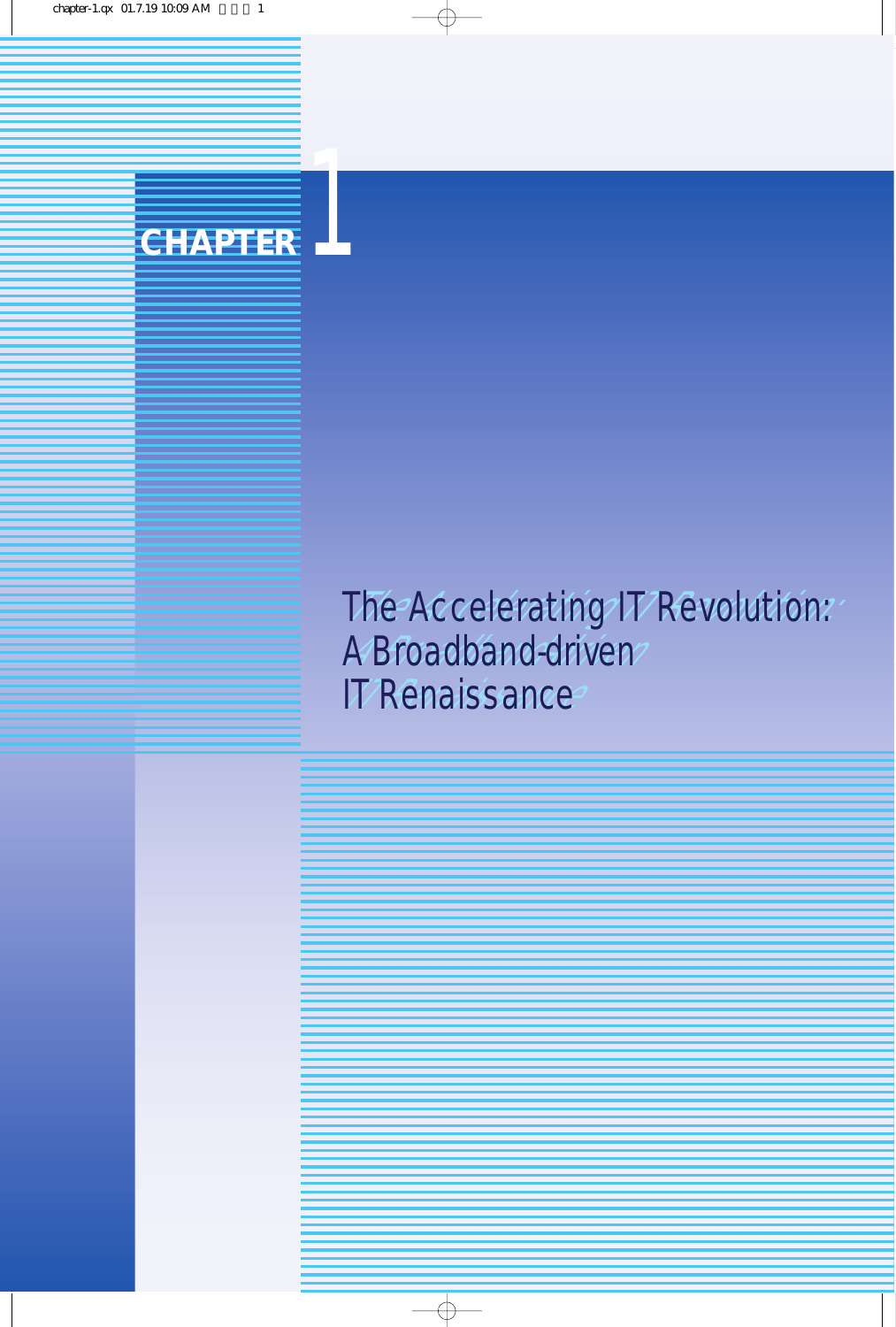# Introduction

The information and communications technology (IT) revolution, unfolding at a dizzying speed over the past several years, has generated particularly strong interest in Japan in 2000–01. Clearly positioning IT as an important strategic issue, the Japanese government is undertaking various programs to ensure its advance. Japanese society as a whole has strong expectations that IT, as the basis of development in the new century, will (1) spur reform of the nation's economic framework and bring greater efficiency to industry and (2) allow for diversification of people's lifestyles and enhance the convenience of their daily activities. We are moving closer to realizing an "advanced information and communications network society" in which information and knowledge are key sources of added value.

The central feature of IT as described in this White Paper, which covers 2000 through the early part of 2001, is the advent of a full-scale Broadband Era brought about by support for fiber-optic networks and the development of an environment that encourages competition. Indeed, the year 2001 can be considered "First Year of Broadband."

The Broadband Era is characterized by a qualitative change in Internet usage, allowing for (1) sending and receiving of any form of information quickly; (2) constant connection; and (3) connection via means other than PCs, such as cell phones and networkable home appliances. It is a time when all people in all situations will be able to use information.

This permeation of broadband and the Internet to the level of individual users means that ordinary people will be able to freely use a "limitless information space." This will bring about not only the changes already noted—improved business efficiency and the possibility of diverse lifestyles—but will also allow for a dramatic increase in individuals' intellectual activities; indeed, it holds the potential for cultural reform on a global scale. We believe that broadband and the Internet can be likened to the Renaissance originating in medieval Italy, in which a flowering in individual intellectual activity brought society out of the "Dark Ages" into human-centered modern civilization.

It is from this standpoint that the feature section of this *Information and Communications in Japan White Paper 2001* , the first in the new century, takes its theme, "The Accelerating IT Revolution: A Broadband-driven IT Renaissance." We will review the extent to which IT has permeated Japan's social and economic activity and analyze the development of broadband functionality for the Internet and the changes that this has brought about in the use of Internet content.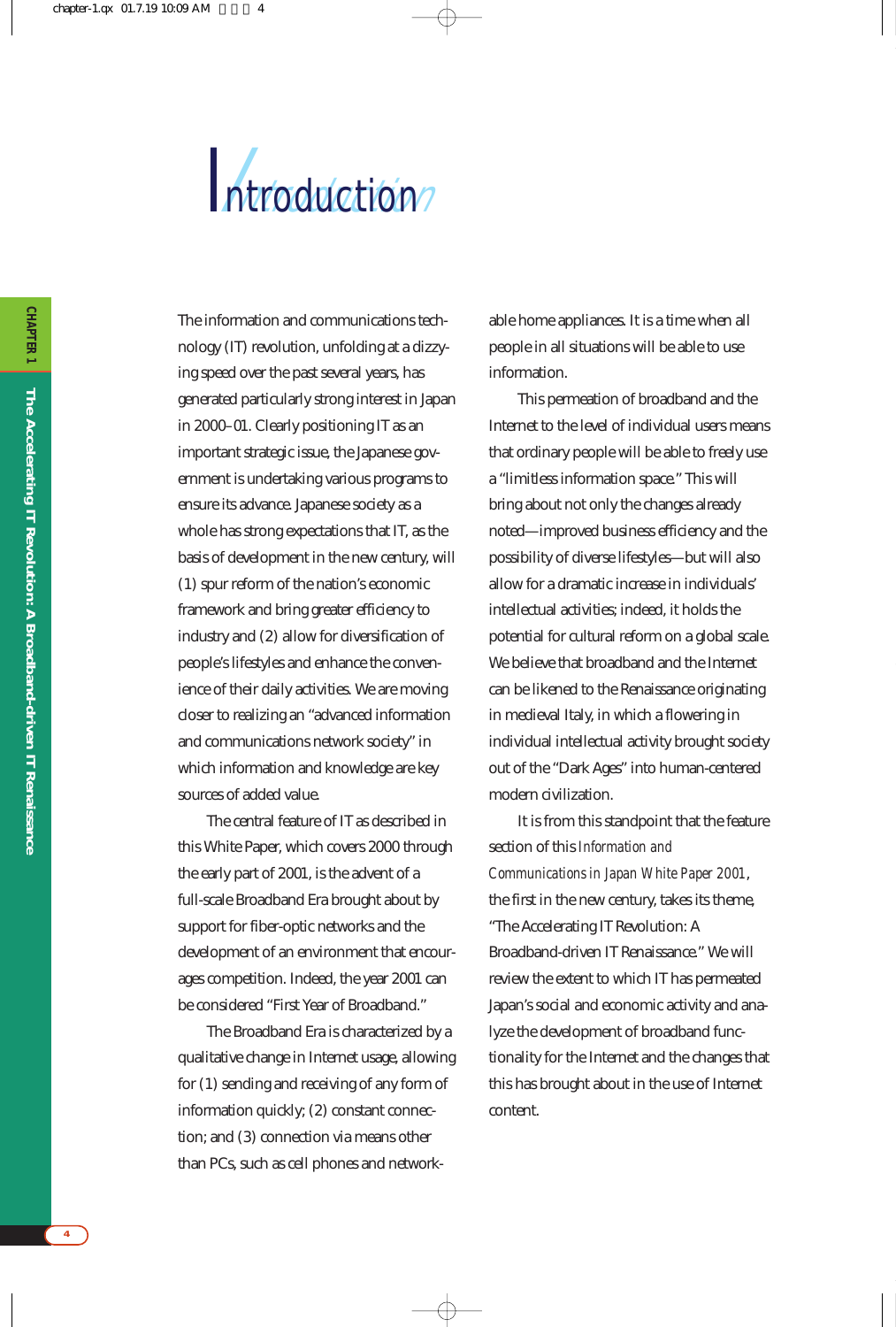# Broadband Development: the Basis of the IT Society Development I. Building the IT Society Development: the Basis<br>
of the IT Society Development

#### **Rapid popularization of the Internet 1**

#### **1.1 Statistics on Internet usage**

Internet usage in Japan has been increasing, with the number of users aged 15–79 reaching an estimated 47.08 million at the end of 2000, up 74.0% year over year (Exhibit 1,

Note 1). Some 37.23 million of these users access the Internet via PC, while 23.64 million gain access via cell phones, the latter figure indicating that cell phones have been a prime factor in the surge in overall Internet usership since access via cell phone first became possible in February 1999. Some



Note 1. The method of estimating the number of Internet users in Japan at the end of 2000 was as follows. First the proportions of respondents to the mail-in *Survey of Info-communications Usage in Daily Life*, who used the Internet (whether as web surfers or e-mail users) via, respectively, (1) PC, (2) cell phone, PHS, or personal digital assistant, or (3) household game equipment or Internet connection device were calculated and adjusted for the nation's population mix. Each of the three ratios was multiplied by the number of people in Japan between 15 and 79 (inclusive) at the end of 2000: 103,510,000. After adjusting for people who accessed the Internet by more than one means, the three numbers were totaled, giving 47.08 million.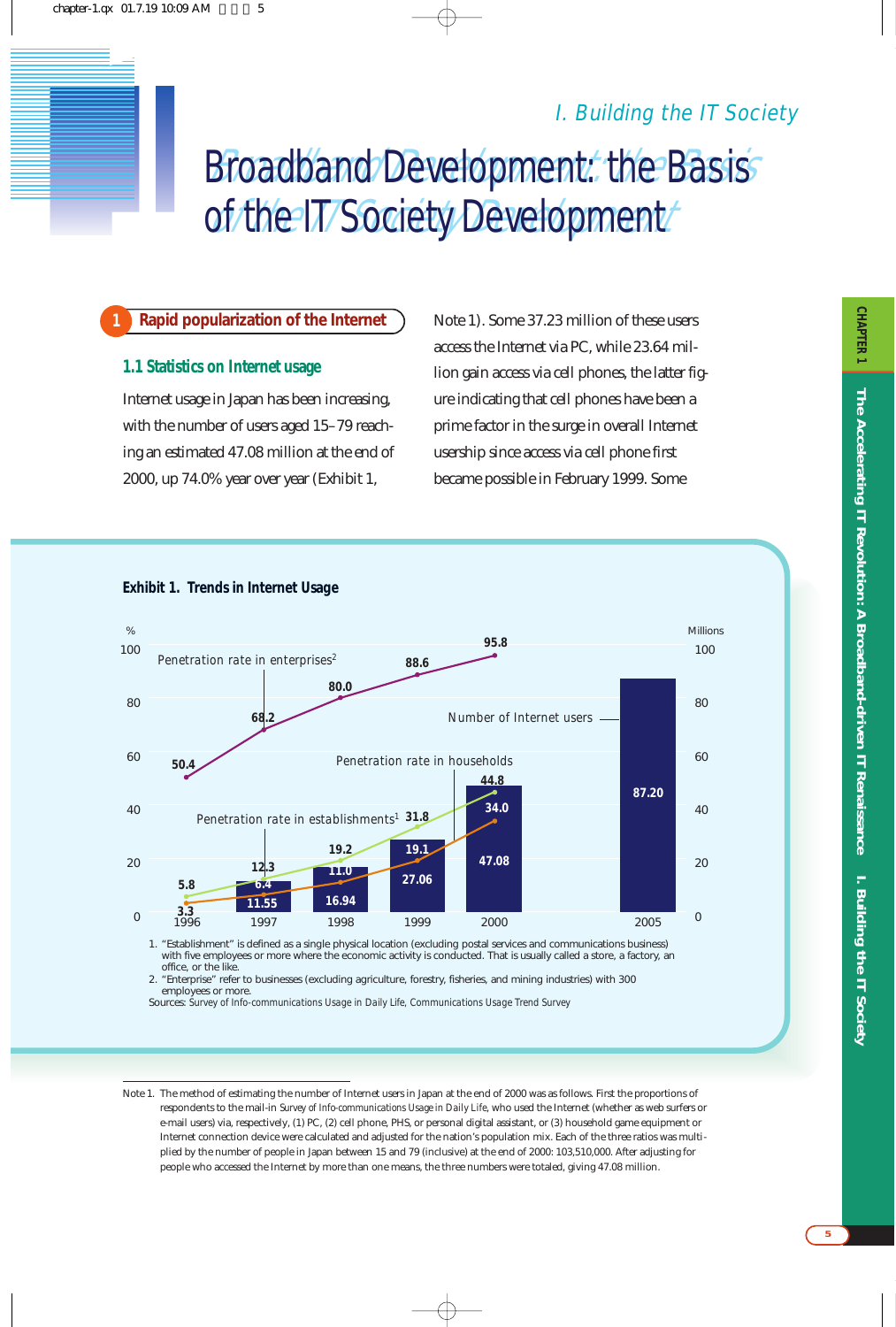25.93 million users, more than half the total, indicate that they access the Internet "almost daily" from one type of terminal or another (Exhibit 2). An estimated 87.2 million Japanese will be accessing the Internet by 2005 (Note 2).

About half of residential PC Internet connections use ordinary phone lines, with the other half using ISDNs (128 Kbps) or faster circuits. As many as 12.0% of residential users who connect to the Internet via PC do so using FLET'S ISDN or broadband (Exhibit 3).

#### **1.2 Internet connection services**

The number of Internet service providers (ISPs) in Japan has grown along with the number of users, reaching 5,612 operators at the end of March 2001. The number of Type I telecommunications carriers (which own their own circuits) offering Internet connection services more than doubled during 2000, from 92 to 202, thanks to the fact that cable TV providers began offering such services during the year.

#### **1.3 Internet usage around the world**

Statistics compiled by NUA Ltd. indicate that as of November 2000 there was some 407.1 million Internet users worldwide. Twenty-one countries/territories accounted for over 25% of users, and Japan ranked 14th in number of users. Penetration rates were highest in

Scandinavia and North America, but some Asian countries were also in the top grouping (Exhibit 4, Note 3).

#### **Broadband access 2**

Broadband functionality has begun to be more fully incorporated into networks in Japan, a trend that allows 2001 to be designated "First Year of Broadband." In March 2000 there were only 211 subscriptions to DSL service; as of the end of April 2001 there were about 110,000. Between March 2000 and March 2001 the number of cable Internet subscriptions surged from 216,000 to 784,000 (Exhibit 5). Having begun testing 10-Mbps Fiber to the Home (FTTH) service in December 2000, NTT East and NTT West plan to offer commercial service in July 2001. Meanwhile, Usen Broadnetworks inaugurated 100-Mbps high-speed transmission service in the Tokyo metropolitan area in March.

In May 2001 NTT DoCoMo began testing its IMT 2000, third-generation mobile communications system, which will allow mobile communications Internet connection speeds to increase to 2 Mbps. New services are expected to become available in October.

Note 2. We assumed that respondents to the above-noted survey who indicated that they "want to use the Internet in the future" via a home PC or cell phone or PHS handset would begin to do so within the next 5 years. We also assumed that all students would be Internet users at school once the Internet was connected to all the nation's schools, and that all office workers would be using the Internet in 2005.

Note 3. The rate for Japan was found by dividing 47.08 million by the total population of 126.89 million as of the end of 2000 (*Population Projections for Japan (medium variant)*, National Institute of Population and Social Security Research). NUA gathers data from the data compilation agencies of the various countries. Comparisons should be made bearing in mind that the data from different countries are dated for different times.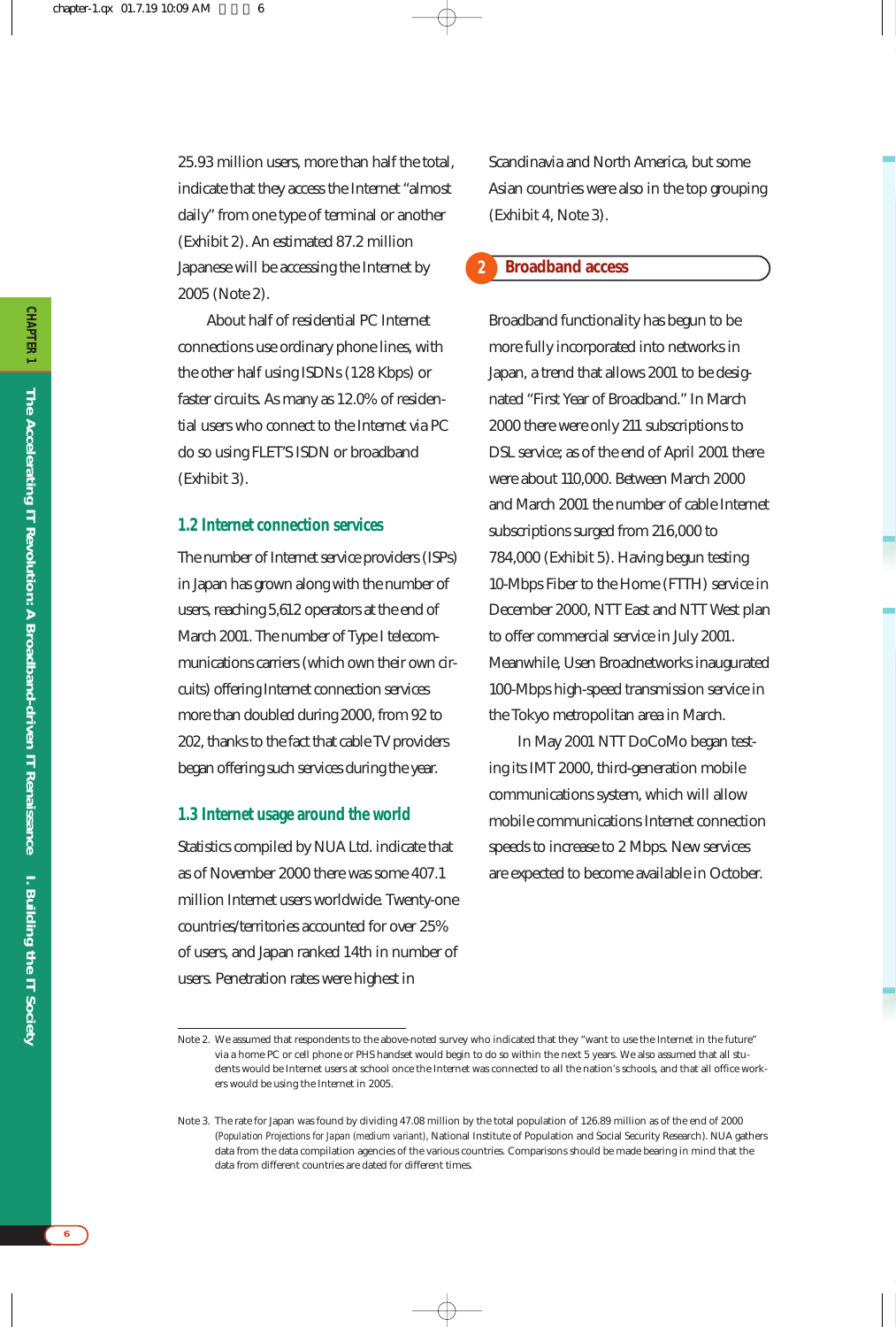

#### **Exhibit 3. How PCs in Japanese Households Are Connected to the Internet**



#### *The mail-in and web surveys cited in this White Paper*

The mail-in survey was conducted to obtain basic data on Internet usage in the overall Japanese population. Thus, respondents were selected at random. In contrast, the web survey was conducted to determine trends among frequent Internet users. Respondents were therefore those who voluntarily accessed a survey made available on a website for survey.

**CHAPTER**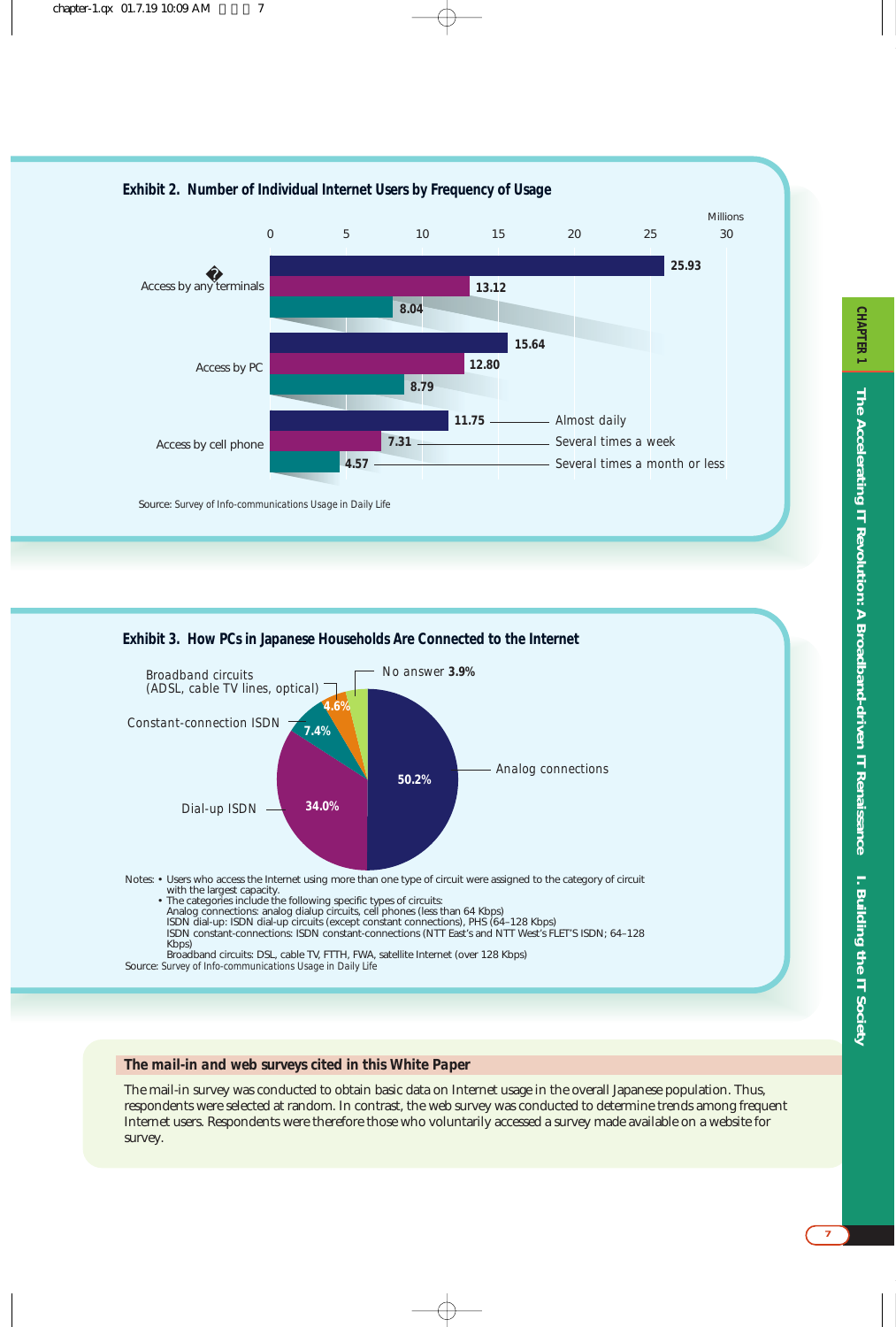

Note: The figure for Japan includes Internet usage via cell phone and PHS. Sources: *Survey of Info-communications Usage in Daily Life;* NUA Ltd. (as of March 2001)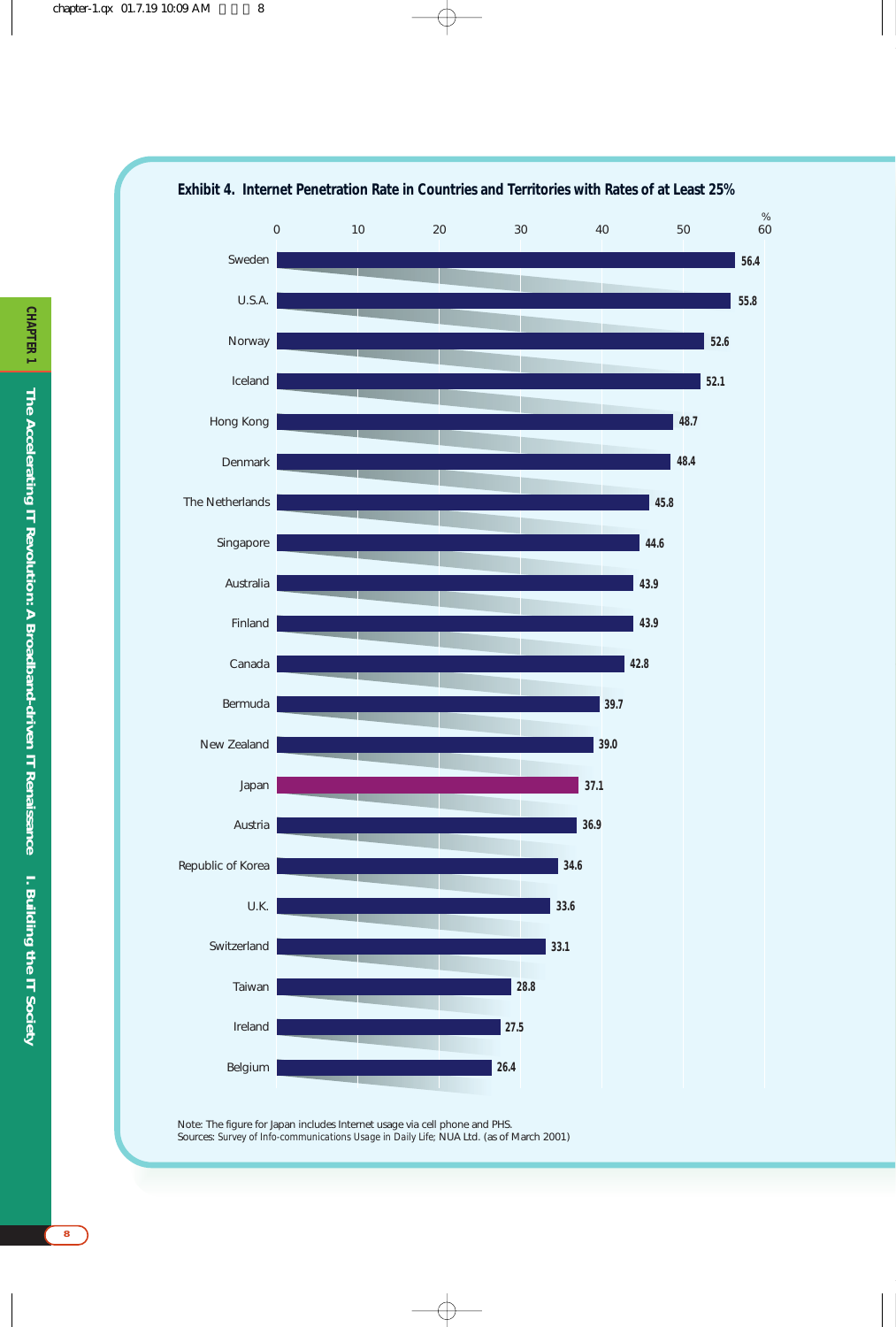#### **Exhibit 5. Number of Subscribers to Broadband Networks**



**1. DSL Subscribership**

#### **2. Cable Internet Subscribership**

Thousands of subscribers



**4**

#### **<sup>3</sup> Increasing the speed of backbone circuits**

With the number of Internet users surging, the use of constant connections increasing, and broadband functionality being added to access circuits, overall Internet traffic is forecast as rising sharply. This means that backbone circuits will have to be strengthened by (1) reducing costs associated with the highspeed dedicated circuits that make up the backbone and (2) dispersing IX and other traffic intersections in response to the changes in traffic structure that will accompany broadband functionality.

#### **Growing availability of flat-rate service**

With the growing availability and use of constant connections, ISPs have recognized the need for flat-rate Internet connection services. Such services, offered by DSL and cable Internet providers, among others, have been on the rise, with the monthly charge for constant-connection service (the total of flat-rate Internet connection charges and access circuit charges) downtrending to the point that it is comparable to that charged for analogous services in other major nations (Exhibit 6).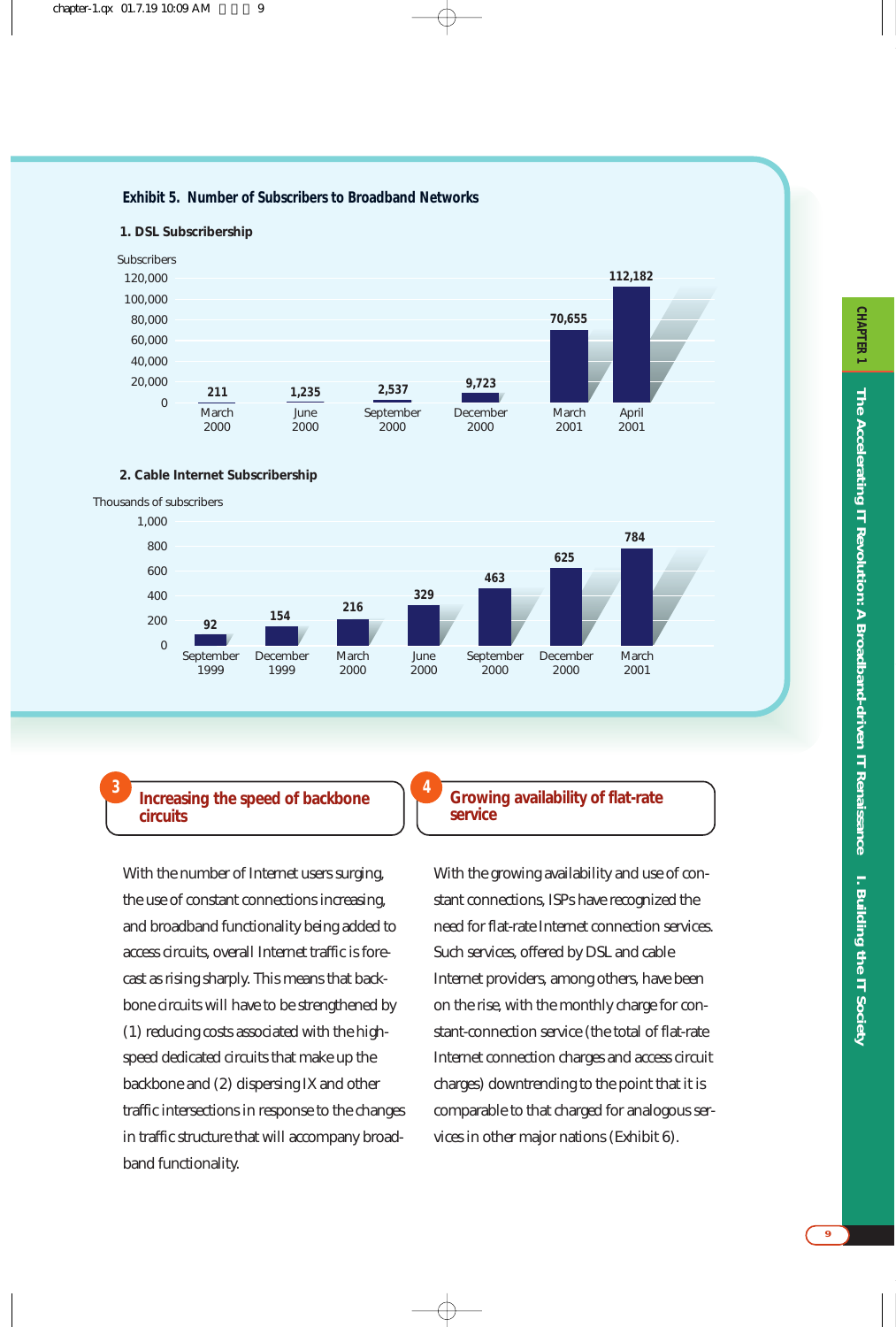

#### **Exhibit 6. Charges for Constant-Connection Internet Service in Japan and Other Countries**

Notes: • Some carriers require separate line charges.<br>• The charge for the FITH (Fiber to the Home) fiber-optic service from July 2001 assumes the planned charge as of April 2000 of<br>• The charge of the provider of Internet

• The yen figures for other countries' charges are calculated from the following May 8 selling exchange rates: ¥122.35/US\$1, ¥178.57/£1, ¥16.70/FFr1.

Source: MPHPT

#### **IP v6 activities 5**

**6**

Internet Protocol (IP) v6, the successor to IP v4, currently in effect, will result in a geometric expansion of Internet address space and enhanced functionality, including "Internet homes" and the use of the Internet for such appliances as air conditioners and microwave ovens.

#### **Diversification of Internet connection terminals**

Users can connect to the Internet in various ways, including cell phones. The huge yearover-year increase in Internet users in Japan as of the end of 2000 was due in part to ongoing growth in PC use but primarily to the 23.64 million user who were accessing the Internet via cell phone at that time (Exhibit 7). It is also interesting to note that Internet users who cannot handle a keyboard account for more than 75% of cell phone Internet usage; cell phones are evidently encouraging people who do not use PCs to log on to the Internet anyway.

#### **Diversification of content; rising volume**

The total accessible volume of information available on Internet from Japan (i.e., the total accessible data volume on sites with the .jp domain) amounted to 3,212 GB as of August 2000, up 1.7-fold year over year. Total graphics data and other large-volume files surged considerably (Exhibit 8).

A mail-in survey indicates that e-mailing and seeking information from websites account for most (about 80%) of PC-mediated Internet use in Japan, but that such uses as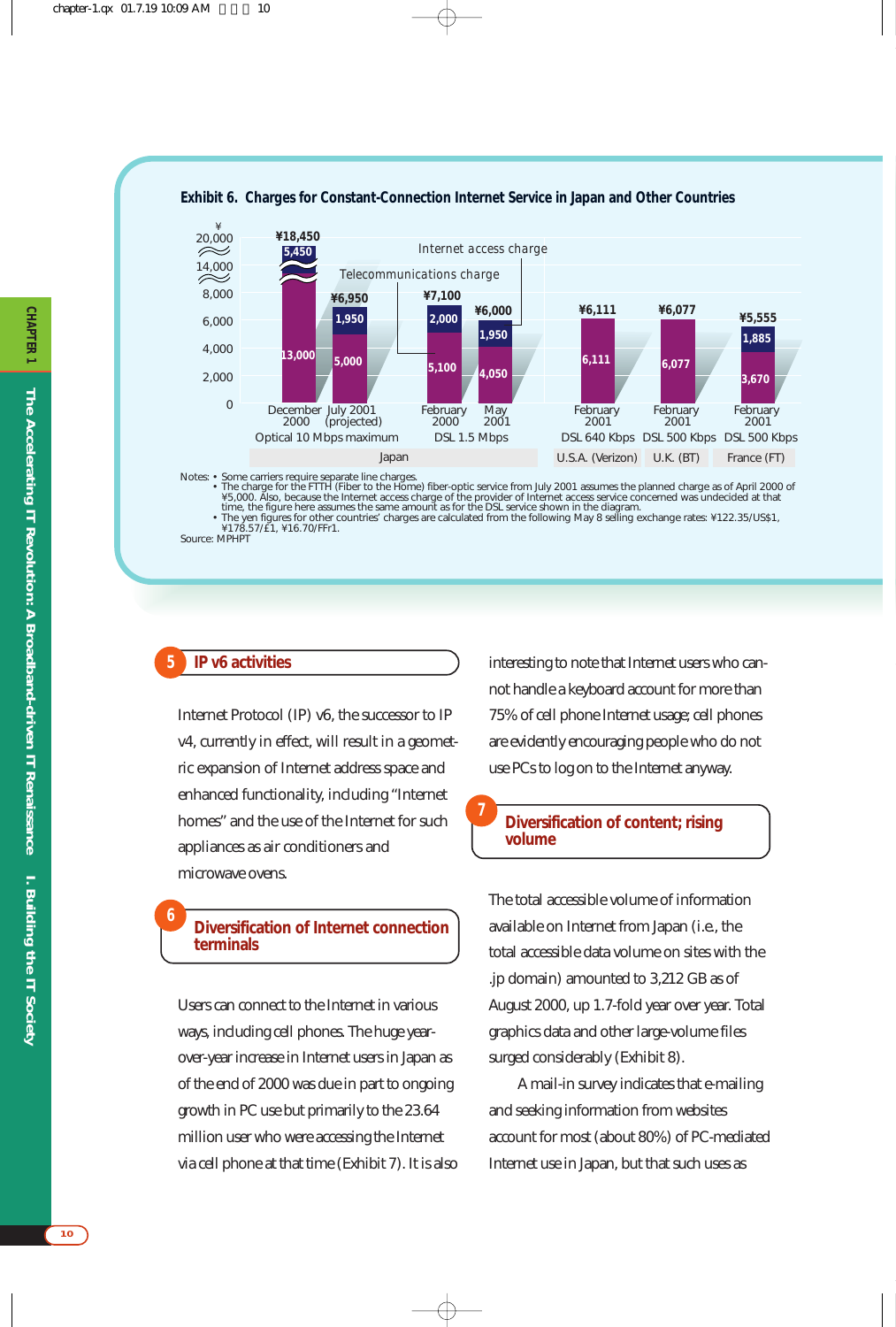**CHAPTER** 

music and movie downloads and online shopping now account for as much 30% of usage, indicating that these latter uses are by now well established. A three-country comparison of the top-30 sites in terms of number of hits indicates that 80% of the top 30 in Japan are information search and information retrieval sites, such as general portal sites and ISP portal sites, whereas the ratios in the U.S. and Republic of Korea are only about 25% and 33%, respectively, with entertainmenttype content sites, such as software-download

sites, accounting for greater demand in these countries (Exhibit 9). We estimate that Internet usage will diversify along these lines in Japan as well, once broadband functionality becomes more common.

**Convergence of telecommunications and broadcasting**

Telecommunications and broadcasting have begun to converge as a result of the rapid popularization of the Internet and advances in



**8**

Note: Individual figures are rounded and so may not add to the totals shown. Source: *Survey of Info-communications Usage in Daily Life*



Source: *Surveys 1–6 of WWW Content,* Institute for Posts and Telecommunications Policy, MPT (now the MPHPT)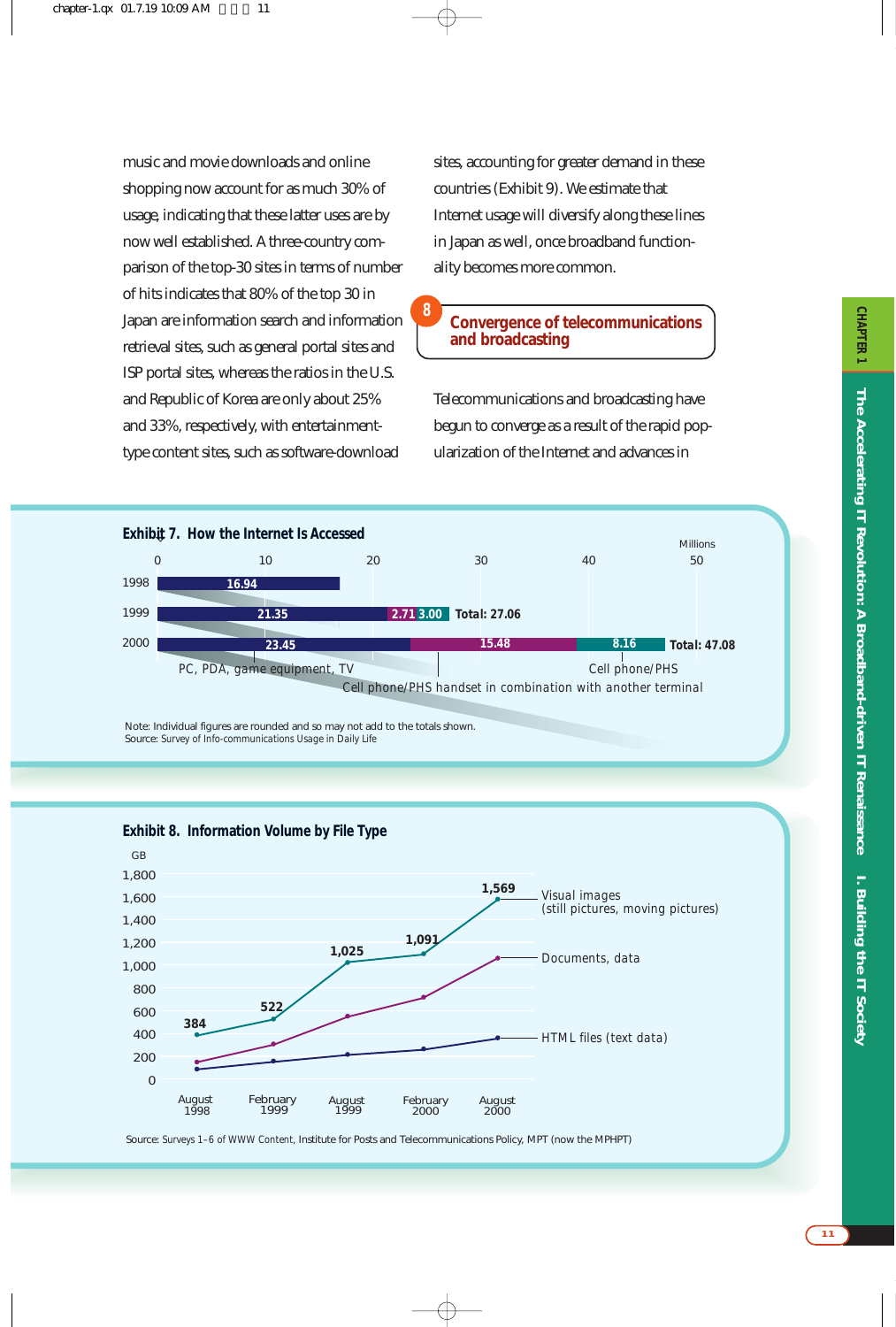

information and communications. In February 2000, the Discussion Group on Information and Communications Policy in the Era of Convergence of Telecommunications and Broadcasting (chaired by Professor Masao Horibe of Chuo University) of the Ministry of Posts and Telecommunications (MPT; now the MPHPT), recommended in its report entitled Toward the Healthy Development of Converged Telecommunications and Broadcasting Services that the government should work quickly and systematically on this issue. In response, the MPHPT has been working on the necessary systemic development, including the presentation of two pieces of draft legislation to the 151st session of the Diet (held in January to June, 2001): a Bill on Broadcasting Used for Telecommunications Services and a Bill on Promoting the Convergence of Telecommunications and Broadcasting (the latter passed on June 1, 2001).

#### **Digital broadcasting 9**

The first digital broadcasting in Japan occurred in 1996 when broadcasting via communications satellite was inaugurated. Since then, digital cable TV and digital broadcasting via broadcasting satellite have come into being, in 1998 and 2000, respectively. The future holds great promise for the full-scale popularization of such multifunctional digital broadcasting modalities as data broadcasting. Additionally, research in and systemic preparation for the introduction of digitized terrestrial broadcasting, a medium already familiar to the population, and 110 degrees east longitude communications satellite digital broadcasting are currently being undertaken.

#### **Activities in other countries 10**

Several other countries show fairly extensive penetration of broadband-access Internet services into ordinary households. For example, there are about 2.24 million contracts outstanding for cable Internet service in the U.S. and more than 2.54 million DSL subscrip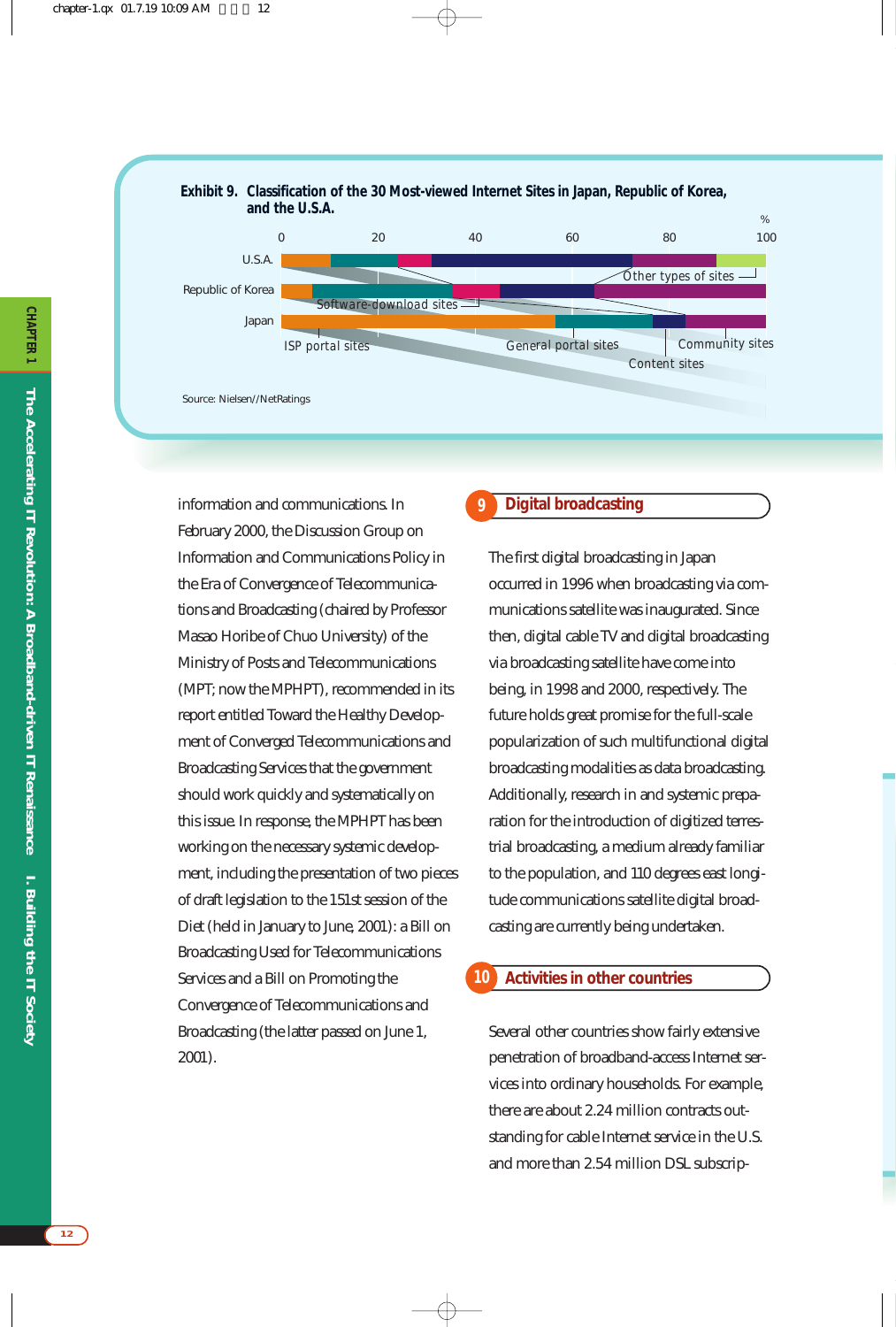tions in Republic of Korea, as well as somewhat fewer than 1.32 million cable Internet users in that country. On the other hand, in Europe, with about 100,000 cable Internet contracts in force in France, 300,000 DSL contracts in Germany, and 33,000 DSL contracts in the U.K.

#### **Network users in the Broadband Era 11**

We conducted a survey of Internet users in an effort to get a composite picture of Internet users in the Broadband Era. One key finding was that users want faster access; about 70% of users with access speeds of at least 1 Mbps want a speed of at least 10 Mbps, and about 40% want a speed of at least 25 Mbps (Exhibit 10). Relatively high proportions of broadband users (vs. non-broadband users) both currently used the Internet to access entertainment content (such as Internet broadcasting, music downloads, and network games) and wished to do more of the same in the future (Exhibit 11). This response would indicate that experience with broadband connections generates the desire for a higher-speed access and will likely encourage the creation of faster, higher-capacity content services. Non-broadband users also indicated a strong desire to access entertainment content in the future, which would indicate that advances in broadband are bringing to the surface potential needs for content.

Between 80% and 90% of users accessing the Internet via high-speed (1–10 Mbps) circuits want constant-connection charges (including telecommunications and connection charges) to be at most ¥6,000/month. A high proportion of broadband users expressed a desire to access the Internet via portable notebook PCs and to be able to access the Internet indoors and out.



**Exhibit 10. Desired Circuit Speeds, by Users' Existing Circuit Speed**

Source: *Survey of Broadband Usage Trends*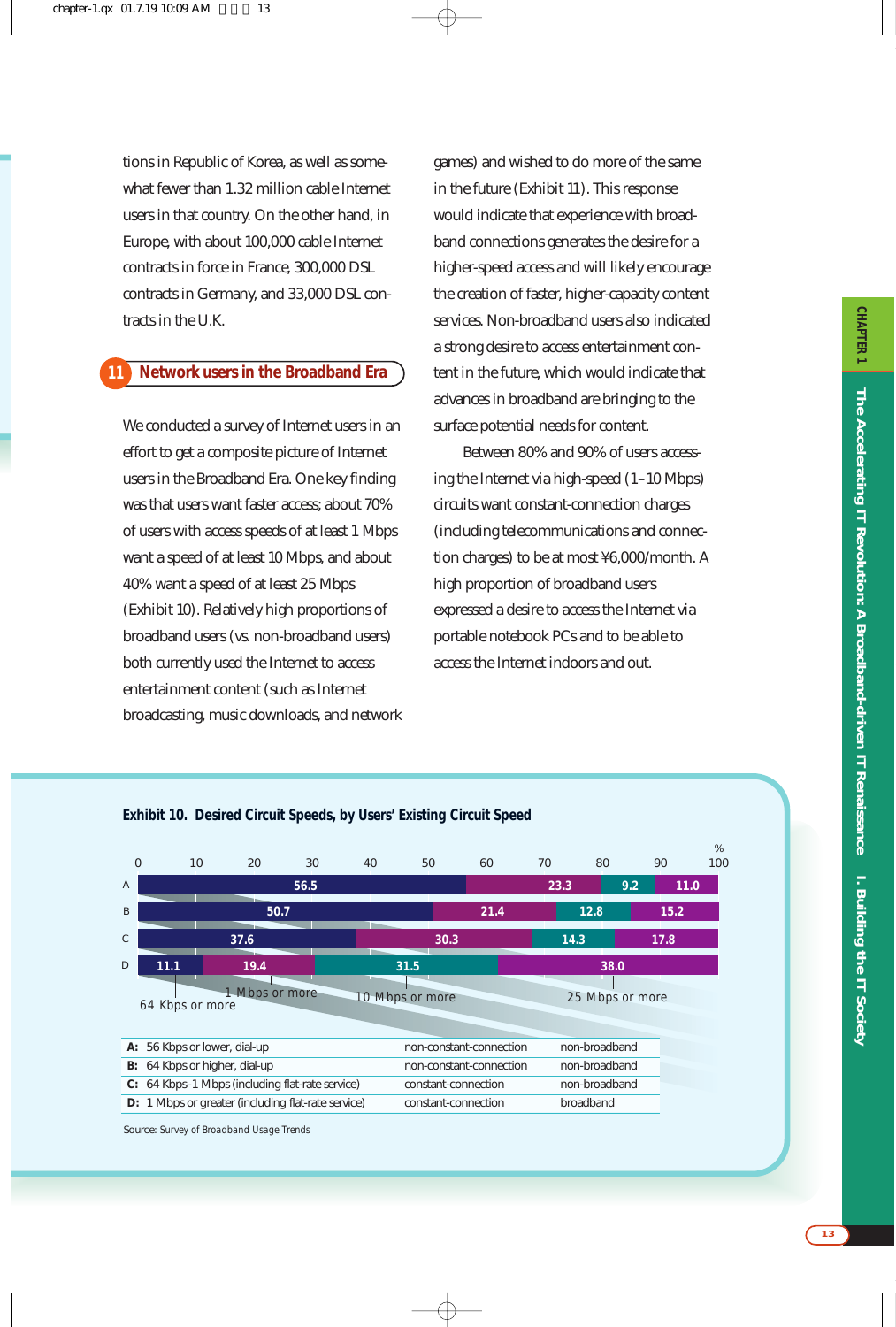

#### **Exhibit 11. Current Usage of Internet and Future Intentions** (multiple answer)

Source: *Survey of Broadband Usage Trends*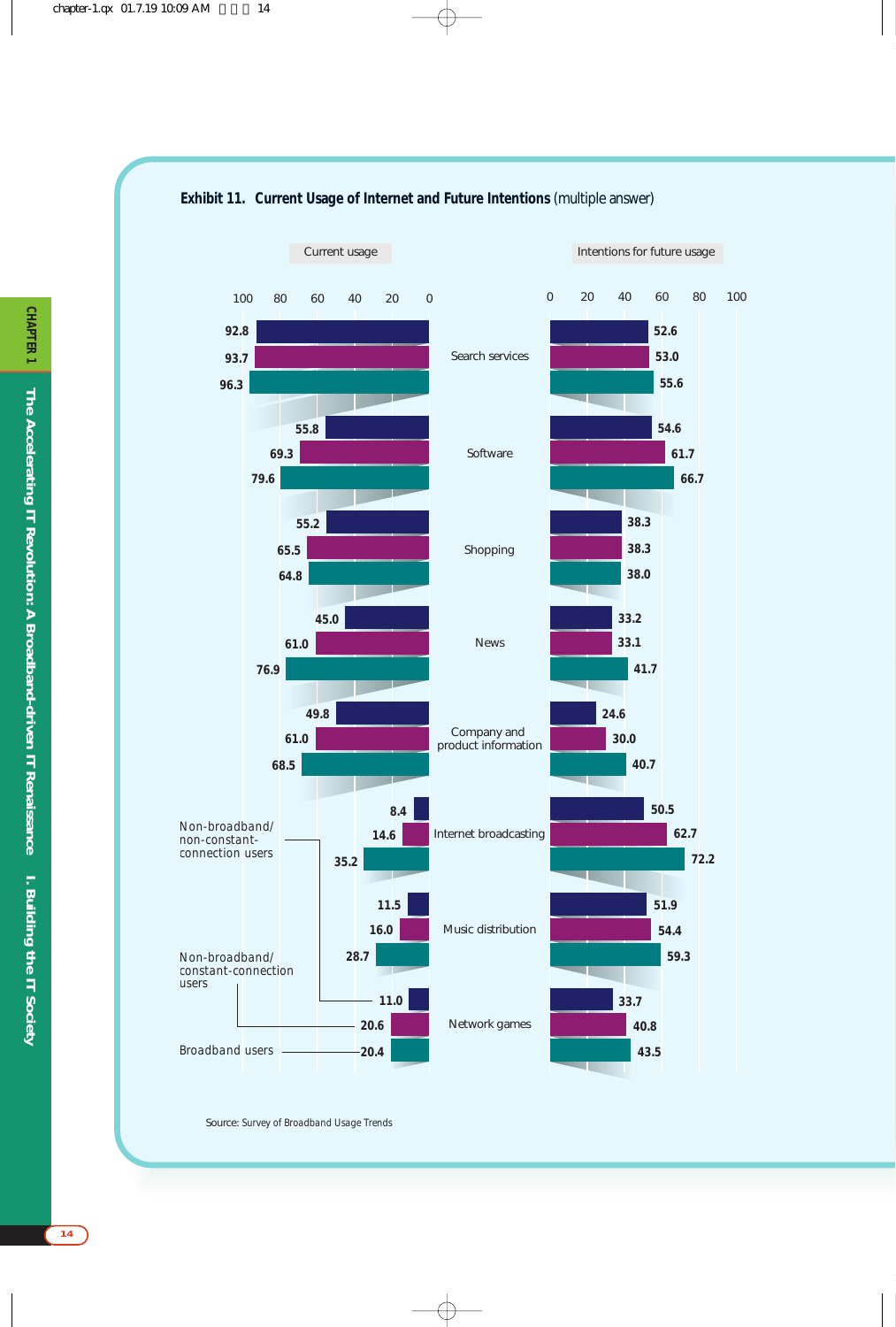# IT-drivien Economic Revitalization? **IT-driven Economic**<br>**2** Revitalization

#### **1 The impact of IT on the macroeconomy**

Corporate IT investment in Japan surged in the 1980s with the installation of general-use computers, electronic data interchange systems, point-of-sale systems, and the like; slowed in the first half of the 1990s when companies curbed capital investment after the collapse of the economic bubble; and began expanding again in the latter half of the 1990s. To determine the extent to which corporate investment in IT has contributed to Japan's economic growth, we analyzed factors associated with IT investment, general investment (excluding IT), and labor since 1985 and estimated the contribution ratios of each (the contribution ratio for IT investment is

the ratio of the economic growth rate attributable to IT capital accumulation over the period of time in question to the overall economic growth rate; the other contribution ratios are defined analogously) (Exhibit 12). The contribution ratio in 1995–99 amounted to 100.8%, double that of 1985–95, indicating the IT investment played a leading role in economic growth during the latter period.

#### **Internet businesses**

**2**

"Internet businesses" are broadly defined as such Internet-mediated business activities as e-commerce and industries related to individual and corporate Internet usage such as the manufacture and selling of PCs and other



Source: *Survey of IT Economic Analyses,* conducted by DO Research Institute Inc.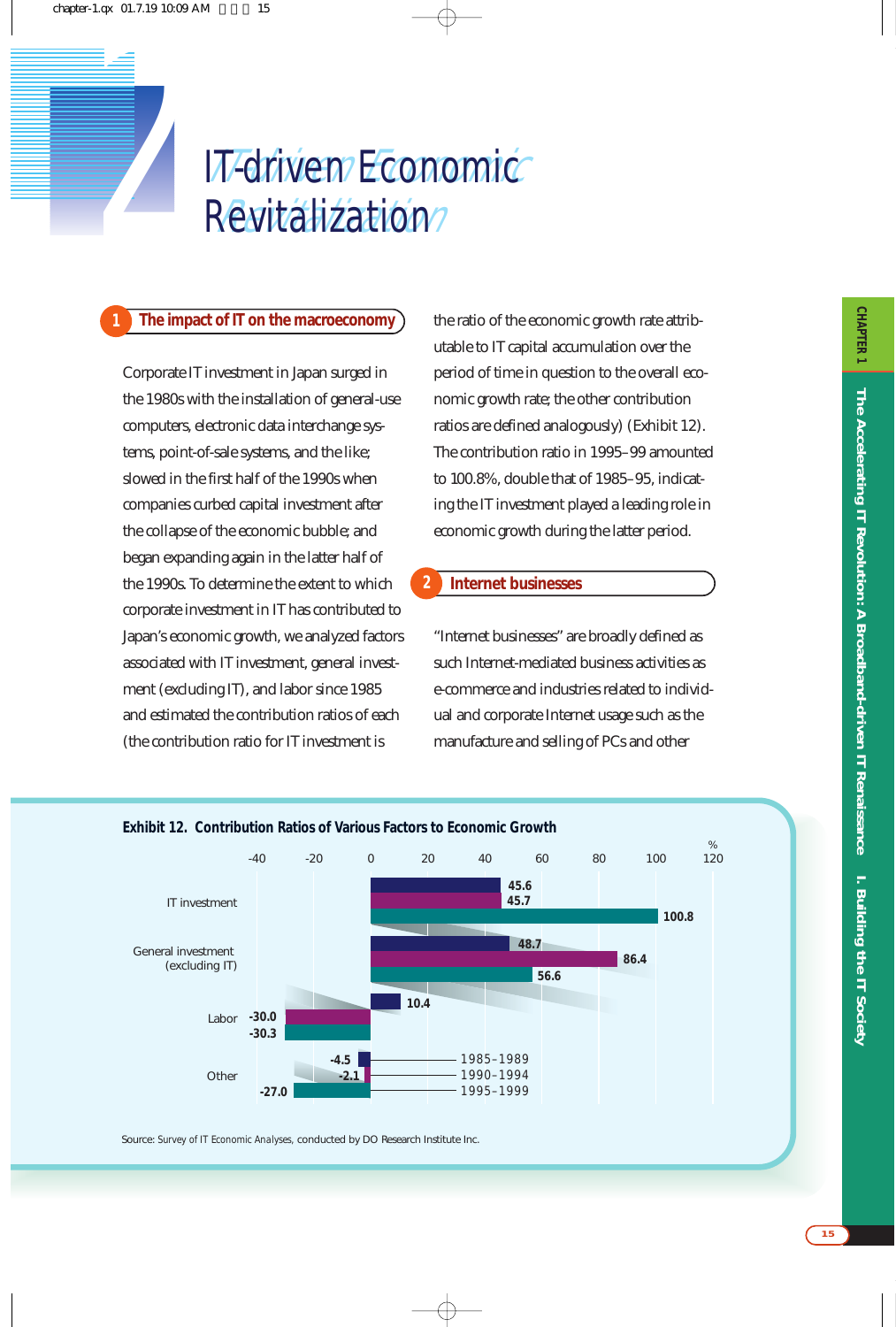terminal equipment. Our survey and analysis of this market in 2000 indicated a scope of ¥47,803.1 billion, 2.26 times in value from the previous year (Exhibit 13).

#### **E-commerce in the final consumption goods market**

In 2000 the e-commerce market for final consumption goods amounted to ¥623.3 billion, up 78.1% year over year. We estimate a market worth ¥8 trillion in 2005 (Exhibit 14). The mobile commerce market amounted to ¥54.1 billion in fiscal 2000, an increase of more than 10-fold year over year, thanks to an explosion in Internet accesses via cell phone.

#### **E-commerce in the intermediate goods market**

**4**

The e-commerce market for intermediate goods amounted to ¥38.1 trillion in 2000, a 2.5-fold increase year over year. We estimate a market worth ¥98.9 trillion in 2005 (Exhibit 15). The new Internet-based "e-marketplace," where multiple selling and buying companies meet to do business, generated only ¥80 billion in business in 2000 but is expected to be worth about ¥16 trillion in 2005.

Electrical machinery and automobiles together accounted for a large proportion of e-commerce market for intermediate goods in 1999 and about 80% of the market in 2000, but the proportion is expected to drop to





**3**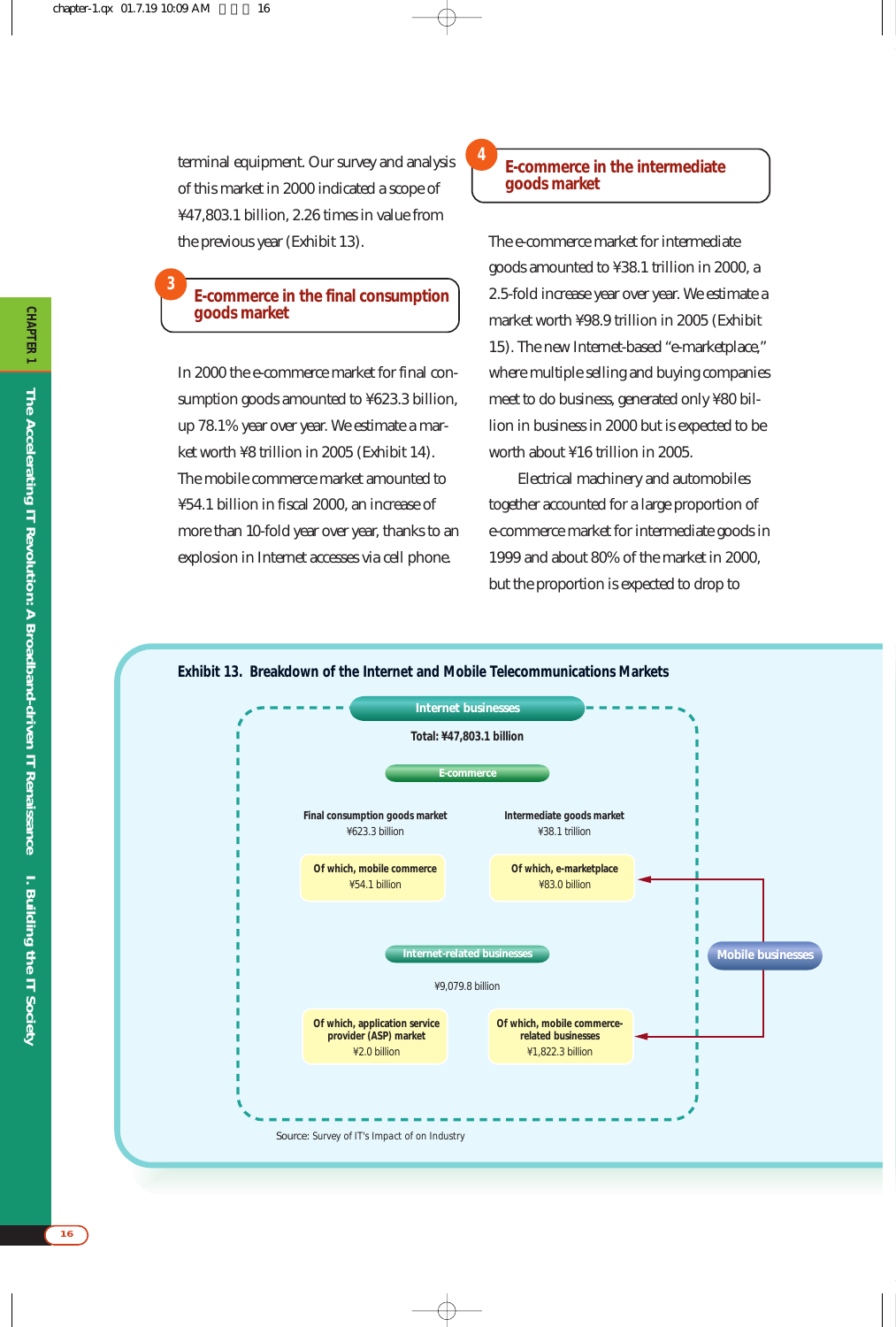

**Exhibit 15. E-commerce Intermediate-goods Market**



about 60% by 2005 as other industries expand their use of e-commerce (Exhibit 16).

#### **Internet-related businesses 5**

This market was worth ¥9,079.8 billion in 2000, up 42.0% year over year and is expected to be valued at ¥26,028.5 billion in 2005 (Exhibit 17). Within this large category, the mobile-related business market grew 10-fold in 2000, to ¥1,823.3 billion, thanks to the explosion in Internet usage via cell phone; a value of ¥4,599.7 billion is projected for 2005.

The market for terminal equipment used

I. Building the IT Society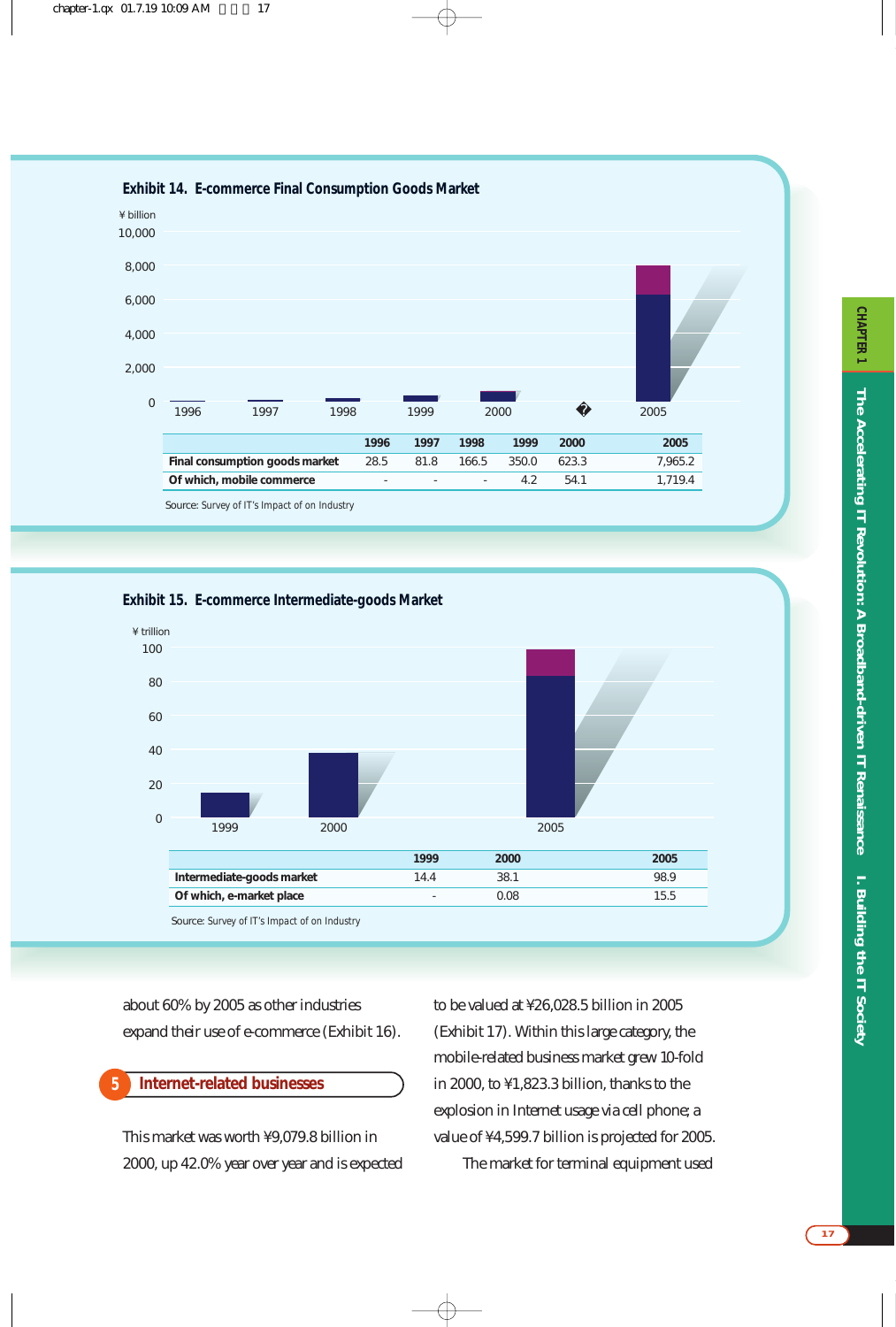





#### **Exhibit 17. Internet-related Business Market**

Source: *Survey of IT's Impact of on Industry*

to connect to the Internet (computers, etc.) accounted for 31.3% of the total Internetrelated market, the largest subcategory, while the Internet construction-related market (management services needed for network construction and such hardware as servers and routers) was next, at 23.8% (Exhibit 18). Thus, the two categories together accounted for about 50% of the market.

The application service provider (ASP) market, in which general-use applications are provided via the Internet as a low-cost means

of encouraging small businesses to add IT functionality to their operations, was worth only ¥2 billion in 2000, but is expected to grow to ¥97.5 billion by 2005. (This represents a subcategory within "Internet/intranetrelated software" in Exhibit 18).

#### **IT-generated changes in the structure of business activity 6**

About 90% of Japanese companies had constructed LANs by 2000, and about 40% had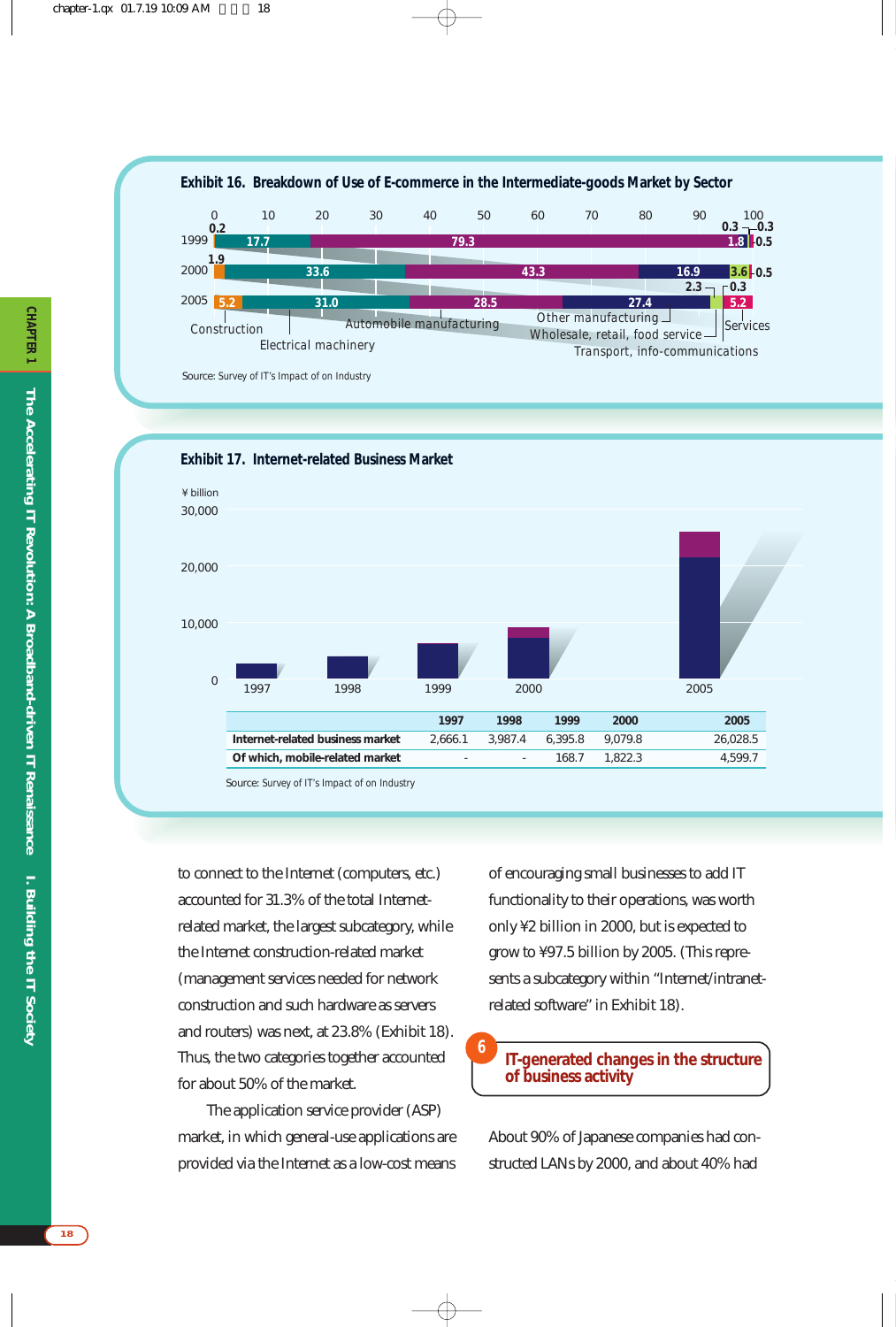constructed intranets, indicating steady IT progress in the business world (Exhibit 19). Additionally, the use of advanced networks within companies, such as by installing customer relationship management (CRM) systems to improve client management and knowledge management systems to create more services, is an important factor in bolstering a company's competitiveness.

A survey of businesses on the costs vs. benefits of installing a LAN or intranet indicates that the larger the number of employees per terminal, the less likely that a benefit has appeared, with 73.1% of companies with five or more employees per terminal responding that no positive benefit has been achieved yet. One conclusion from this data would seem to be that a certain density of information intensification, in the form of a greater number of installed terminals, for example, would have to be achieved before any positive benefit of IT investment, such as an internal network, would become evident.

|                                         | Size of market (¥ billion) | Share of total (%) | Year-over-year<br>change (%) |
|-----------------------------------------|----------------------------|--------------------|------------------------------|
| Internet connection business            | 810.8                      | 8.9                | 0.5                          |
| Internet terminals                      | 2.838.9                    | 31.3               | 6.1                          |
| Internet construction-related           | 2.161.0                    | 23.8               | 23.3                         |
| Internet/intranet construction services | 142.6                      | 1.6                |                              |
| Internet/intranet-related software      | 144.4                      | 1.6                |                              |
| Servers, routers, etc.                  | 1,874.0                    | 20.6               |                              |
| Internet peripheral businesses          | 1.446.8                    | 15.9               | 45.6                         |
| Internet advertising                    | 59.0                       | 0.6                | -                            |
| Internet funds settlement services      | 11.8                       | 0.1                |                              |
| <b>Telecommunications services</b>      | 1,359.2                    | 15.0               |                              |
| <b>Distribution services</b>            | 16.8                       | 0.2                |                              |
| Mobile commerce-related businesses      | 1,822.3                    | 20.1               | 980.2                        |
| Total                                   | 9.079.8                    | 100.0              | 42.0                         |

#### **Exhibit 18. Breakdown of the Internet-related Business Market**

Sources: *Survey of IT's Impact of on Industry*; *Advertising Expenditures in Japan for 2000*, Dentsu



Source: *Communications Usage Trend Survey (Business Section)*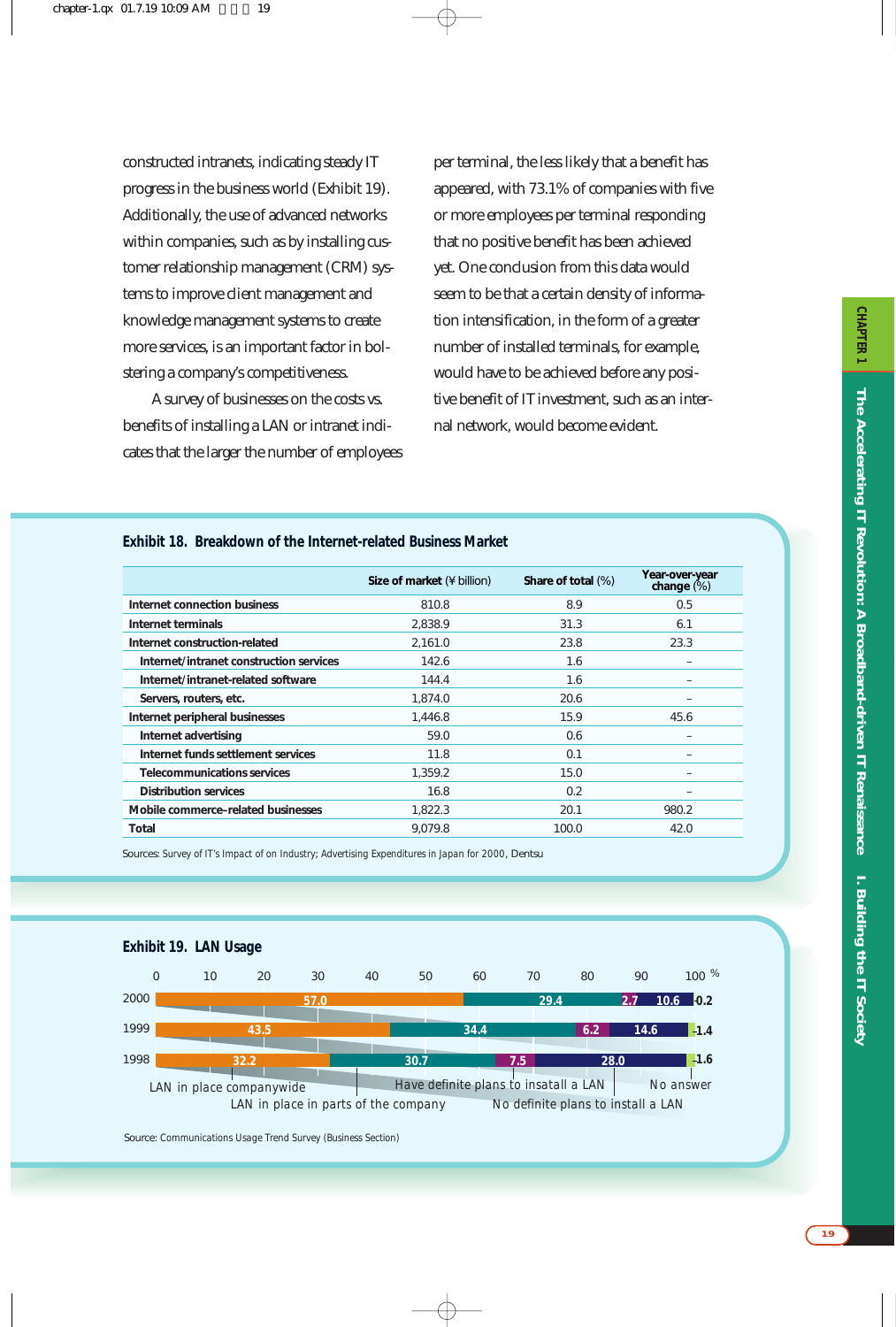# *3* Electronic Government Electronic Government

#### **Information intensification in the national government**

**1**

Surveys indicate that there was one PC per employee in each of the central ministries and agencies of the national-government bureaucracy in fiscal 1999 and that one PC was available to each 1.4 employees in all national-government entities (other than national universities) in fiscal 2000, an increase from one per 2.8 employees in fiscal 1996 (Exhibit 20). This PCs are being networked to an increasing extent, with about three-fourths of them connected to a LAN as of fiscal 2000 (Exhibit 21).

#### **Information intensification in local governments**

As of fiscal 2000 there was one PC available to every 1.3 staff of prefectural governments, with the year-to-year trend line steadily approaching one PC per employee. Although the ratio of employees to PCs was still greater

#### **Exhibit 20. PCs Installed in National-Government Offices and Employees per PC**



**2**

|                                                             | Fiscal 1996 | 1997    | 1998    | 1999            | 2000   |
|-------------------------------------------------------------|-------------|---------|---------|-----------------|--------|
| Numbers of PCs installed in all national-government offices | 167.075     | 185.814 | 230.066 | 275.755 313.711 |        |
| Of which central ministries and agencies                    | 39.167      | 42.457  | 43.702  | 45.432          | 50.204 |
| Employees per PC, all national-government offices           | 2.8         | 2.4     | 2.0     | 1.6             | 1.4    |
| Employees per PC, central ministries and agencies           | 1.5         | 1.3     |         |                 | 0.9    |

Note: Figures exclude national universities.

Source: *Survey of Research in Science and Technology*, Management and Coordination Agency (now the MPHPT)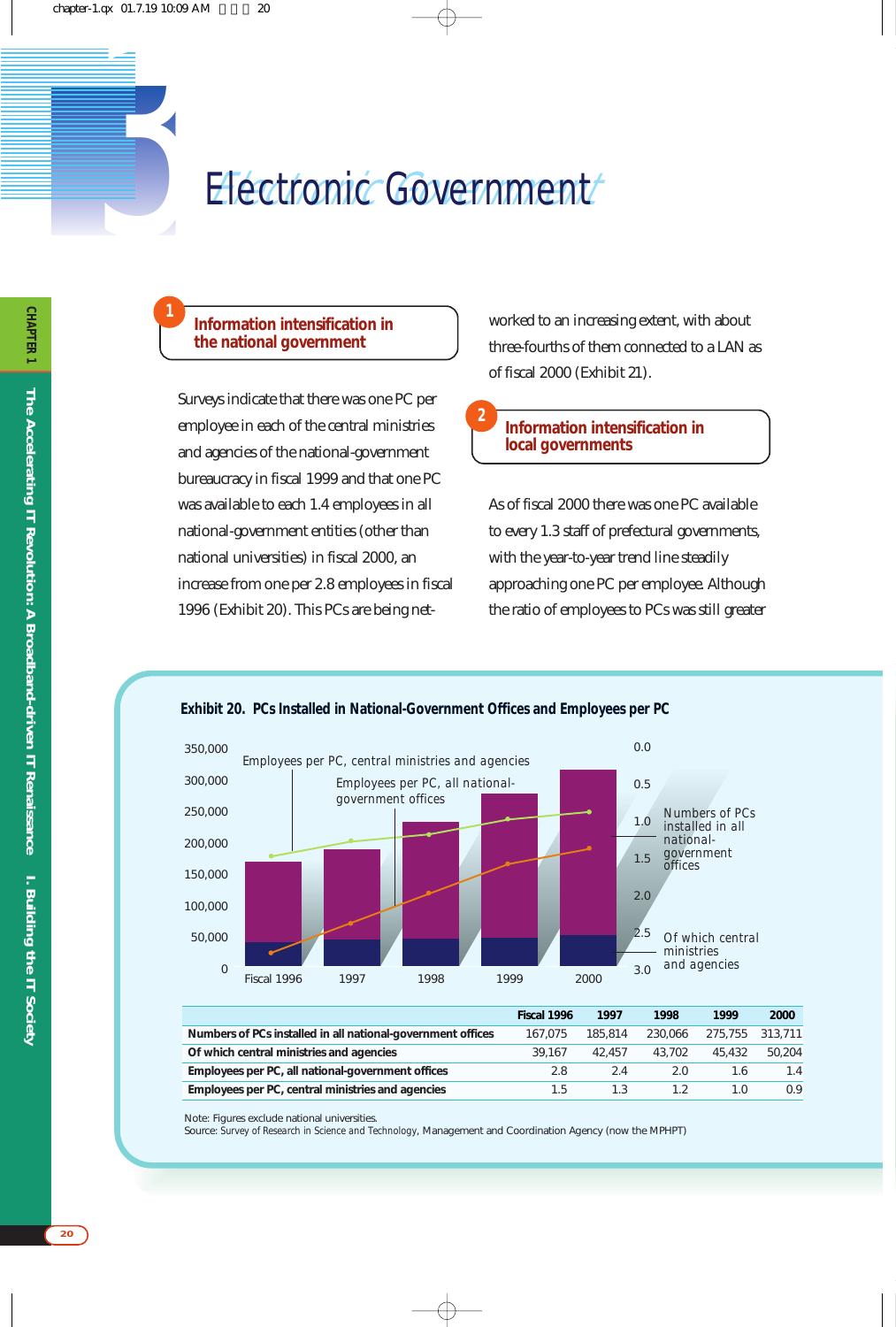Source: *Survey of Research in Science Technology*, Management and Coordination Agency (now the MPHPT)  $\overline{0}$ 20 40 60 80 100 Fiscal 1996 1997 1998 1999 2000 *Stand-alone Connected to LAN Connected to a host computer*  $\%$ *52.3 5.4 42.3 24.4 59.2 5.4 35.4 64.3 4.0 31.7 70.0 3.2 26.8 73.1 2.0*  **Exhibit 21. Rates of LAN Connection**

**Exhibit 22. Employees per PC in Local-Government Offices**



|                                             | Fiscal 1998 | 1999 | 2000 |
|---------------------------------------------|-------------|------|------|
| <b>Prefectures</b>                          | 2.0         | 1.5  | 1.3  |
| Government-designated cities                | 3.9         | 3.2  | 2.4  |
| Cities with populations of 100,000 or more  | 5.9         | 4.1  | 2.8  |
| Cities with populations of 50,000-99,999    | 4.4         | 3.2  | 2.4  |
| Cities with populations of less than 50,000 | 4.7         | 3.3  | 2.4  |
| <b>Towns and villages</b>                   | 4(          | 29   | つつ   |

Source: *Survey of Administrative Information Intensification in Local Government*, Management and Coordination Agency (now the MPHPT)

than two at the municipal-government level, it had halved from about four in fiscal 1998

(Exhibit 22). The proportion of local-government PCs that are connected to a network is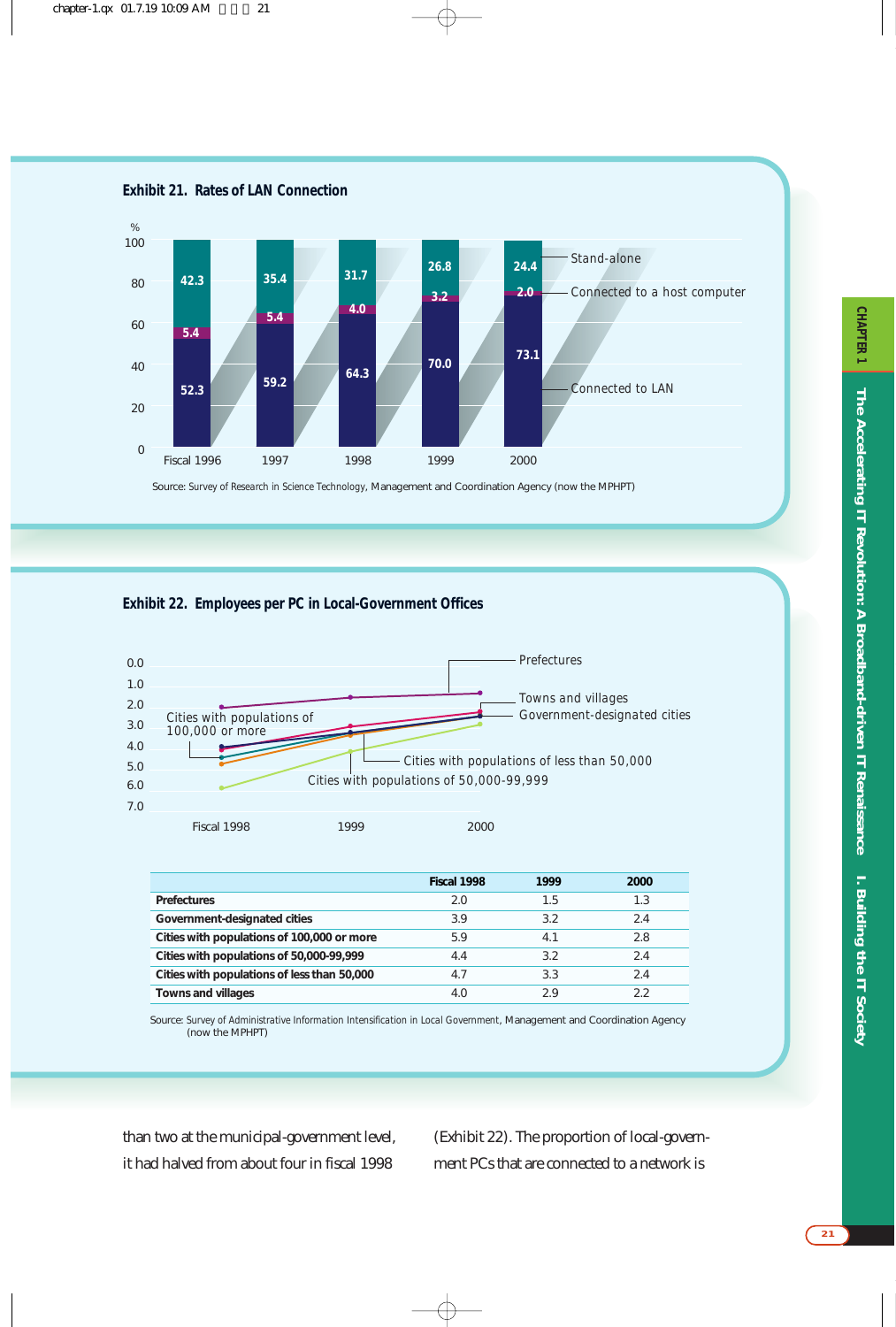steadily rising, reaching more than 60% in fiscal 2000 (Exhibit 23).

**3**

#### **Information intensification in the national government's relationships with individuals and businesses**

The Cabinet Office and all 12 national-government ministries and agencies now have websites. The total number of websites sponsored by entities in the national bureaucracy, including local facilities and branches, amounted to 1,215 in fiscal 2000, up 39.0% year over year. In line with Framework for Electronic Delivery of the Administrative Information (approved in March 2001 by the Inter-Ministerial Council for Promoting the Digitization of Public Administration), more administrative information is to be made available on these sites.

In April 2001 the MPHPT began operating its e-Government Coordination System, a website links to various ministries' and agencies' websites. The system provides information from websites, lists of text files available from ministries and agencies, and information on administrative procedures. It also allows users to search for regulatory

data over the Internet.

The bureaucracies of the national government have a total of about 10,000 different application and notification forms. The goal is for users to be able to fill out and submit all of them online by 2003. The MPHPT will be mapping out an action plan in early fiscal 2001 that calls for even earlier online availability of these procedures.

The government has also embarked upon a program in which the bidding process for national public-works projects can be conducted online. In April 2001 a bidding information service was inaugurated that gathers, stores, and allows for the search of existing and scheduled solicitations to bid and bid results. Some electronic bidding is set to become available in October.

#### **Information intensification in local governments' relationships with homes and businesses**

The governments of all 47 prefectures and all government-designated cities had websites as of fiscal 1998. The number of municipal governments having websites has grown sharply: 83.6% of cities and wards as of fiscal 2000,



**4**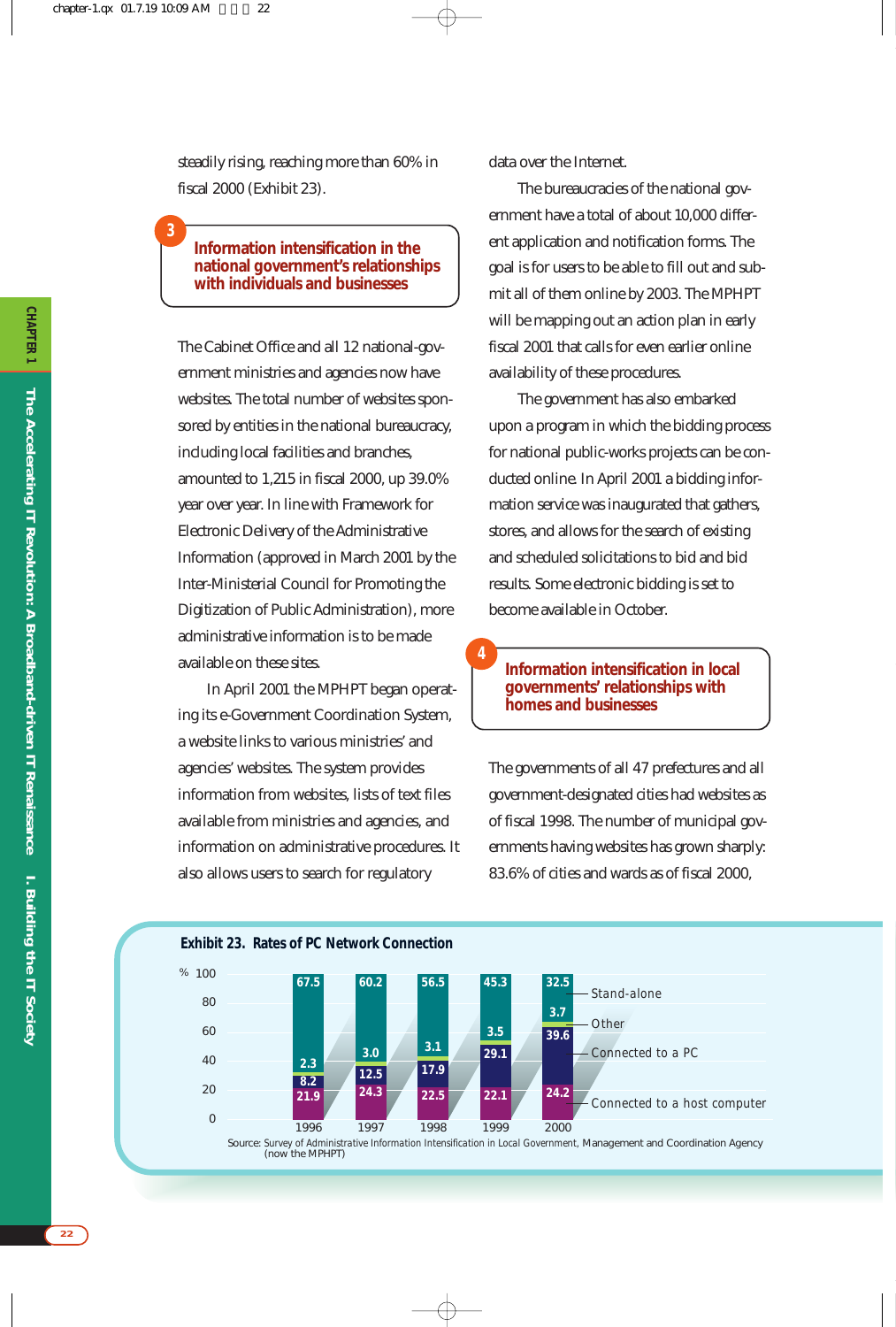up from 57.7% in fiscal 1998, and 61.1% of towns and villages, up from 34.9%. Localgovernment websites tend to focus items of particular interest to the local community, such as notices special events and information about public facilities.

Some local governments are doing some pioneering work in electronic government. For example, the processes of online applications to bid for public-works projects and applications to amend items on one's registration to qualify for bidding have been inaugurated on a test basis in some areas, with full-scale operation scheduled to begin in fiscal 2001. To encourage the further development of online services, the MPHPT has provided support to local governments for creating electronic organizational and individual authentication systems. Additionally, in December 2000 the national government's Inter-Ministerial Council for Promoting the Digitization of Public Administration approved a National-Government Action Plan for Promoting Online Application and Notification Procedures in Local Government.

#### **People's views of electronic government**

**5**

An web survey indicates that only about onethird of respondents are aware that bureaucratic procedures can be taken care of online. Additionally, more than 50% of respondents believed that the national government should provide more information over the Internet that would enable people to understand the workings of the government (for example, by providing detailed databases of laws and systems) and that would enhance people's participation in government (for example, by providing a means of voting in referendums online). On the local-government level, a large majority of respondents believe that electronic government functionality, especially online availability of common applications and notifications, is important (Exhibit 24), so further work is needed in this area.

Only about 5% of respondents view national- and local-government websites "daily or regularly," and more respondents expressed dissatisfaction rather than satisfaction with bureaucratic websites, implying the need for website developers to consider the user in their website designs.

#### **Electronic government trends overseas**

**6**

Like Japan, other countries are developing electronic government functionality to enhance administrative efficiency and improve services to local populations. A key feature in many countries is the development of government portal sites. For example, in December 2000 the U.K. began test operations of its "ukonline" portal site. Users specify a password and are provided with information on their potential service needs based on address information that they have entered. Ukonline allows for comprehensive searches information made available by all nationaland local-government agencies. Using an authentication system, users may access the system to receive all possible administrative services, making ukonline a true electronic government system, not merely an information access portal.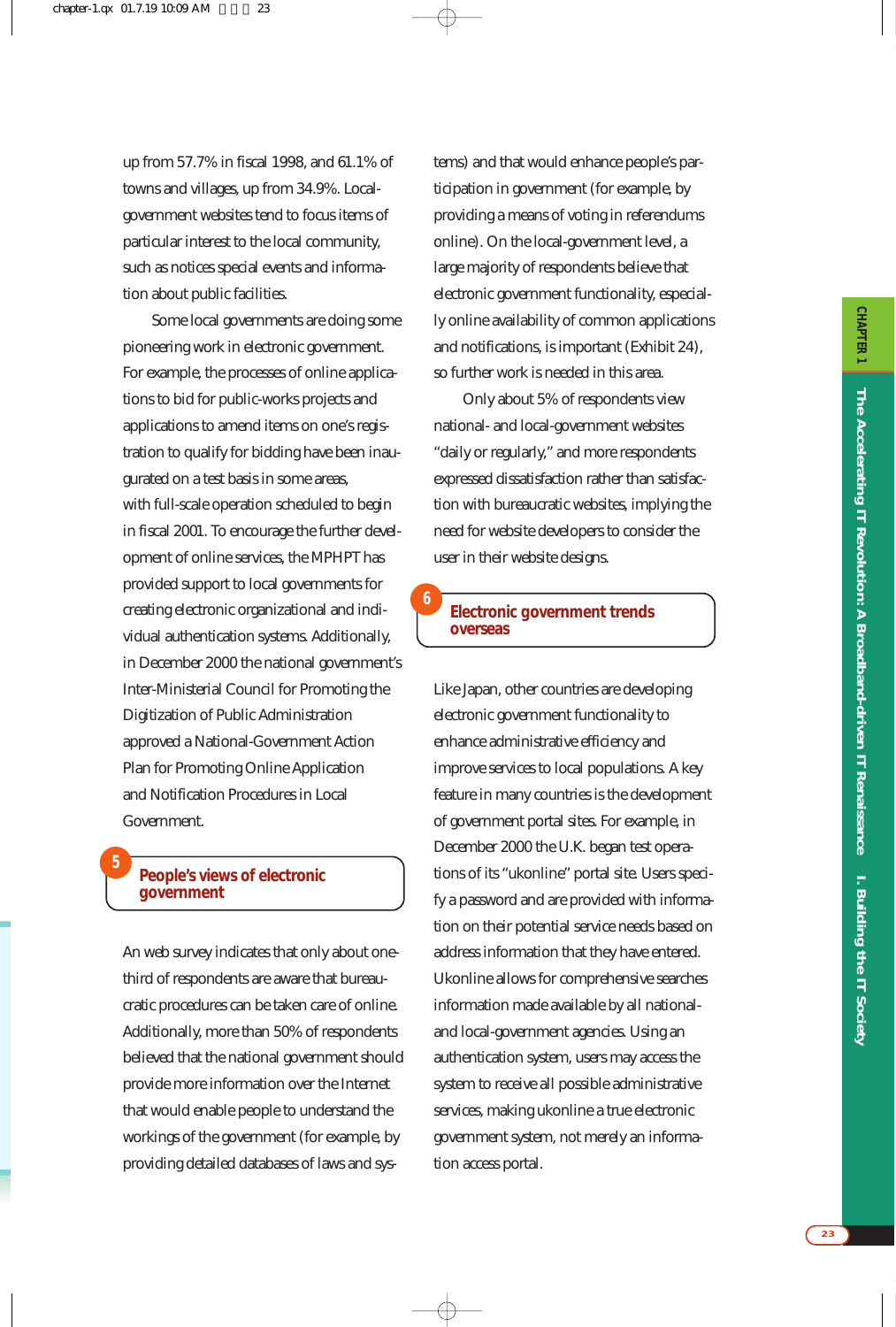#### **Exhibit 24. Perceived Need for Electronic Government Services**

#### **1. At the National Government**



#### **2. At the Local Governments**



Source: *Survey of Electronic Government*

**24**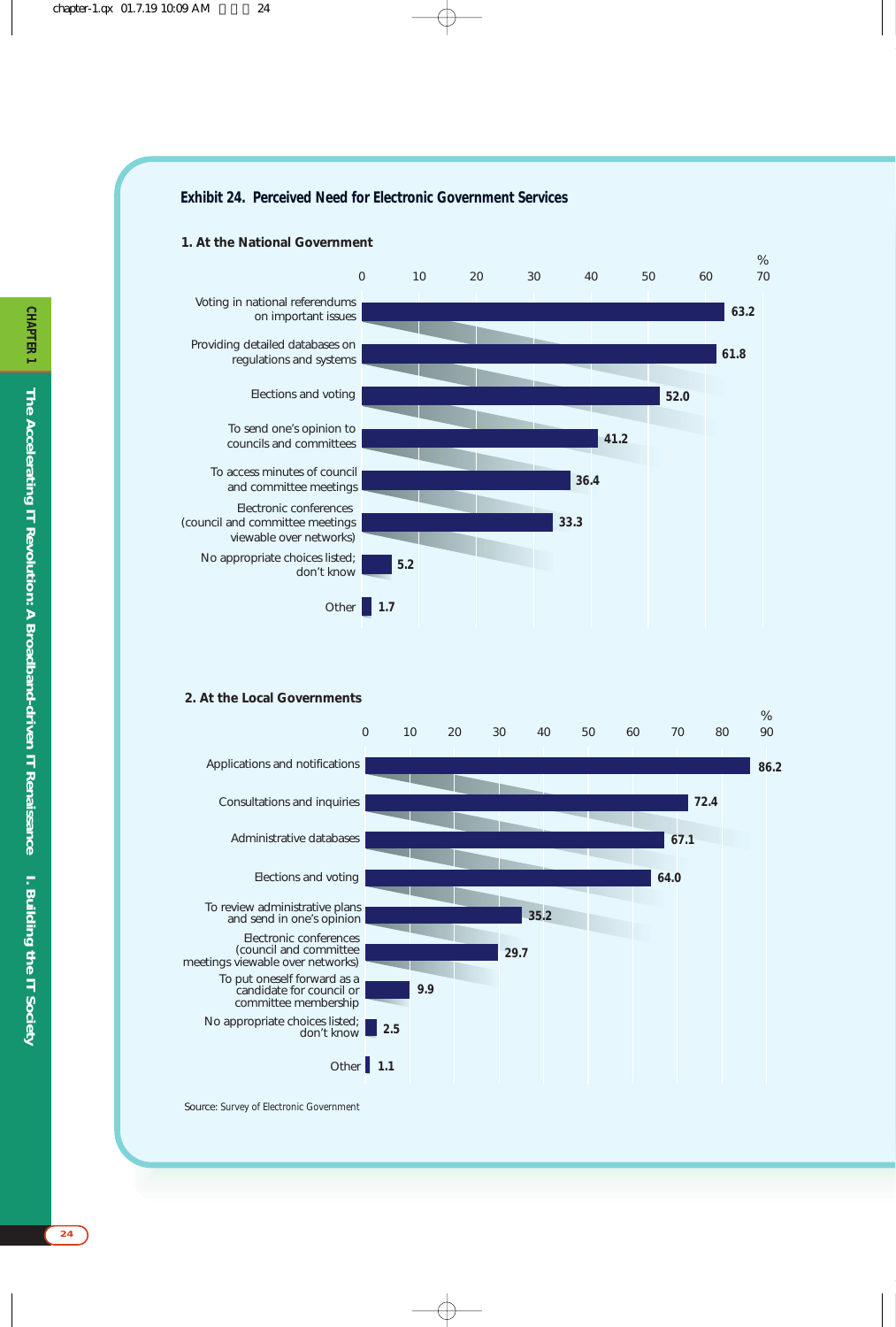### 17. Permeating People's Lives

**2**

#### **The information and communications equipment that people own**

**1**

A larger number of households owned PCs, cell phones, and personal digital assistants (PDAs) in 2000 than a year earlier. A survey indicates that the more recently a household has bought a PC, the more likely the reason for the purchase is to connect to the Internet—62% of PC purchasers over the past year acquired the equipment for this purpose. The proportion of PC- or cell phone–owning houses that are connected to the Internet has increased year over year, indicating that the desire to use the Internet has supported the increase in the penetration rates of PCs and other information and communications equipment.

#### **How people use the Internet in their daily lives**

An online survey asked respondents to state which medium (the Internet, print media, TV/radio) they used most frequently to obtain various categories of information (Exhibit 25). The most commons means of accessing information on travel and leisure, products, and entertainment was the Internet, probably because of the wealth of easily searchable information available. Respondents were also asked what areas of

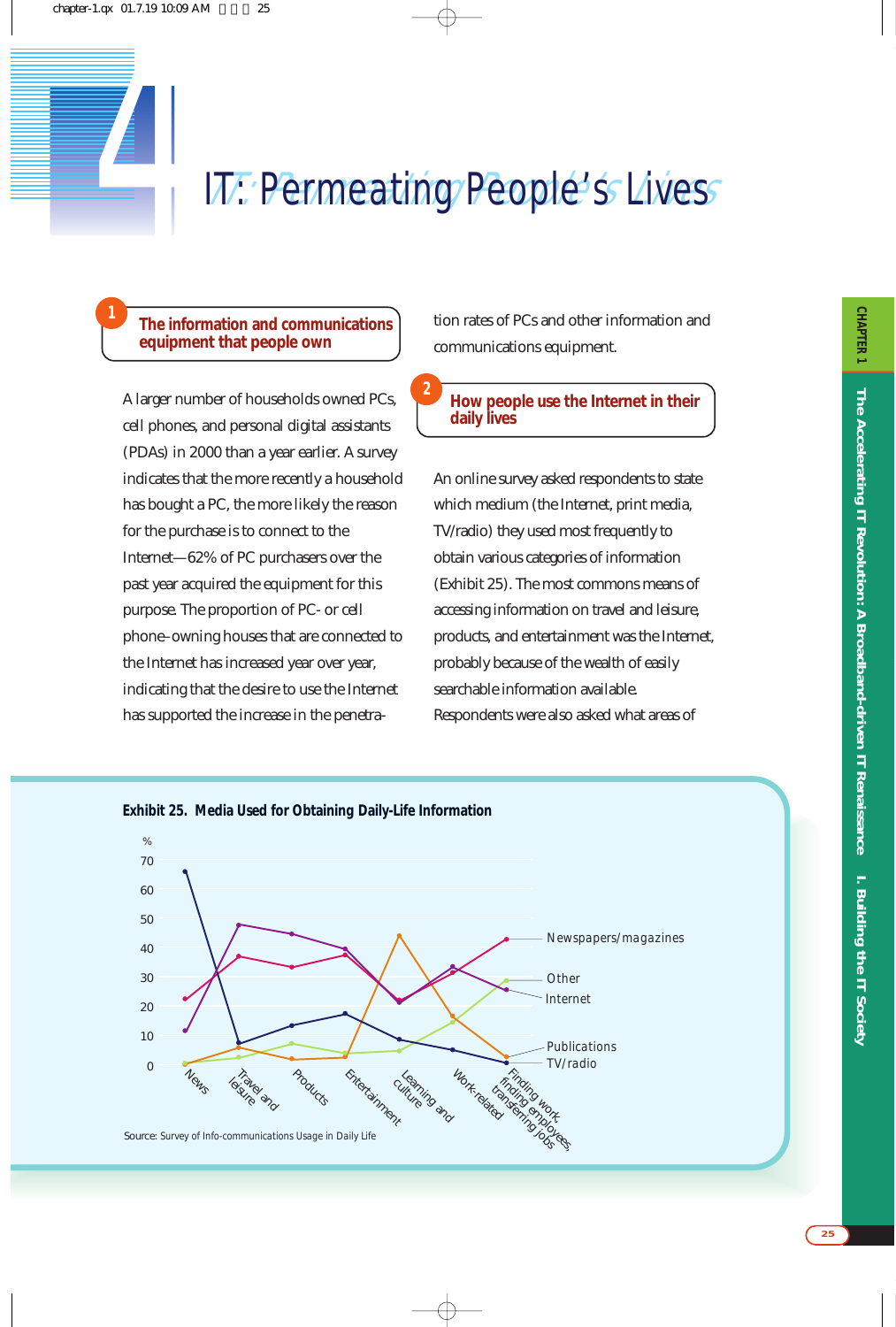their daily lives in which they used the Internet most. Responses were limited to such areas as gathering information personally, implying the need for further permeation of the Internet into other areas of daily life.

#### **Shopping 3**

One area of e-commerce that generated intense interest in 2000 was auction sites on which individual Internet users could buy and sell items from and to one another. When a web survey asked why they participate in online auctions, many users responded that they used the sites in an attempt to buy or sell things not usually available through ordinary retail.

Operators of auction sites attempt to run trouble-free auctions, but there are inevitably people who try to swindle others or sell illegal goods. Various means of monitoring products that appear on auction sites, providing escrow services, and authenticating the identity of participants are being developed.

#### **Pastimes and entertainment 4**

Online computer games generated much interest during 2000 among the millions of people who play computer games, now an integral means of entertainment in their daily lives. Online games are already well established as a major subset of Internet content in the U.S. and Republic of Korea, and such games are expected to become a significant part of Japan's game culture in the near future. Other areas in the entertainment category have come under greater critical scrutiny, however. The prime example is peer-to-peer

exchanges of music files, which many consider a violation of copyright.

#### **Healthcare and social services 5**

As Japan's society rapidly ages, the healthcare and social-service sectors are seeking ways to use information and communications technology effectively to provide support for medical facilities and the elderly and develop ways to deliver social services more efficiently and effectively.

#### **Work 6**

Teleworking and the use of satellite offices/home offices (SOHO) are gradually becoming more common in Japan as alternative modes of work. About 70% of both males and females responding to an online survey indicated a desire to engage in telework sometime in the future. The MPHPT and the Japan SOHO Association are working to compile an online *SOHO Directory* of people who work at home or satellite offices and the types of work that they do, in an effort to link these people with those who need such work performed. The MPHPT plans to verify the effectiveness and technological potential of the *SOHO Directory* system.

#### **Information intensification in community life**

**7**

It is hoped that creating and effectively using advanced information and communications networks will go a long way toward solving issues that communities around Japan are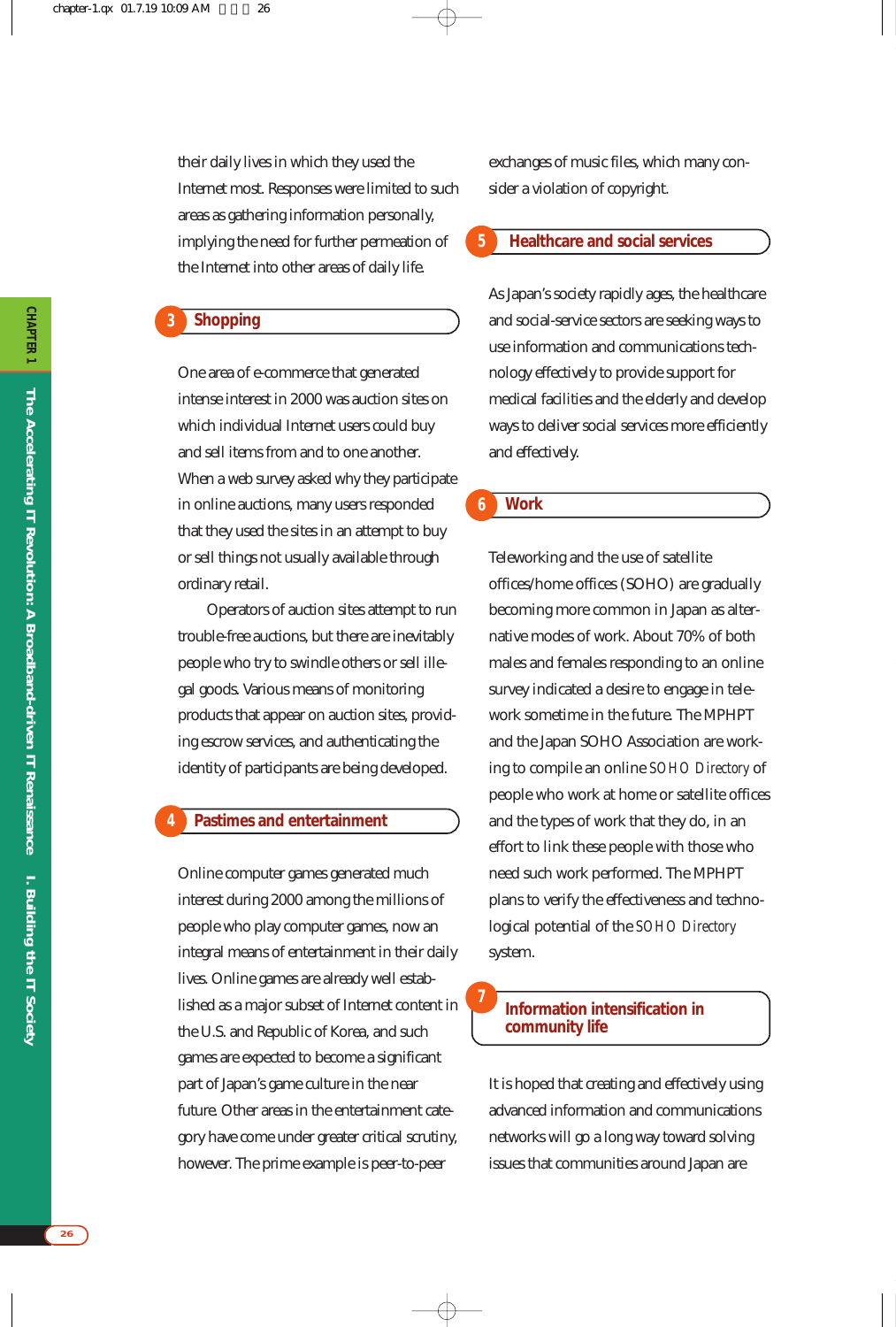confronting, including the aging of the population, depopulation of rural areas, and the need for local economic revitalization. Private-sector and educational organizations, mainly at the local level, are cooperating to undertake various measures, such as information and communications infrastructure development and effective use of the Internet, to promote the creation of active, distinctive local communities.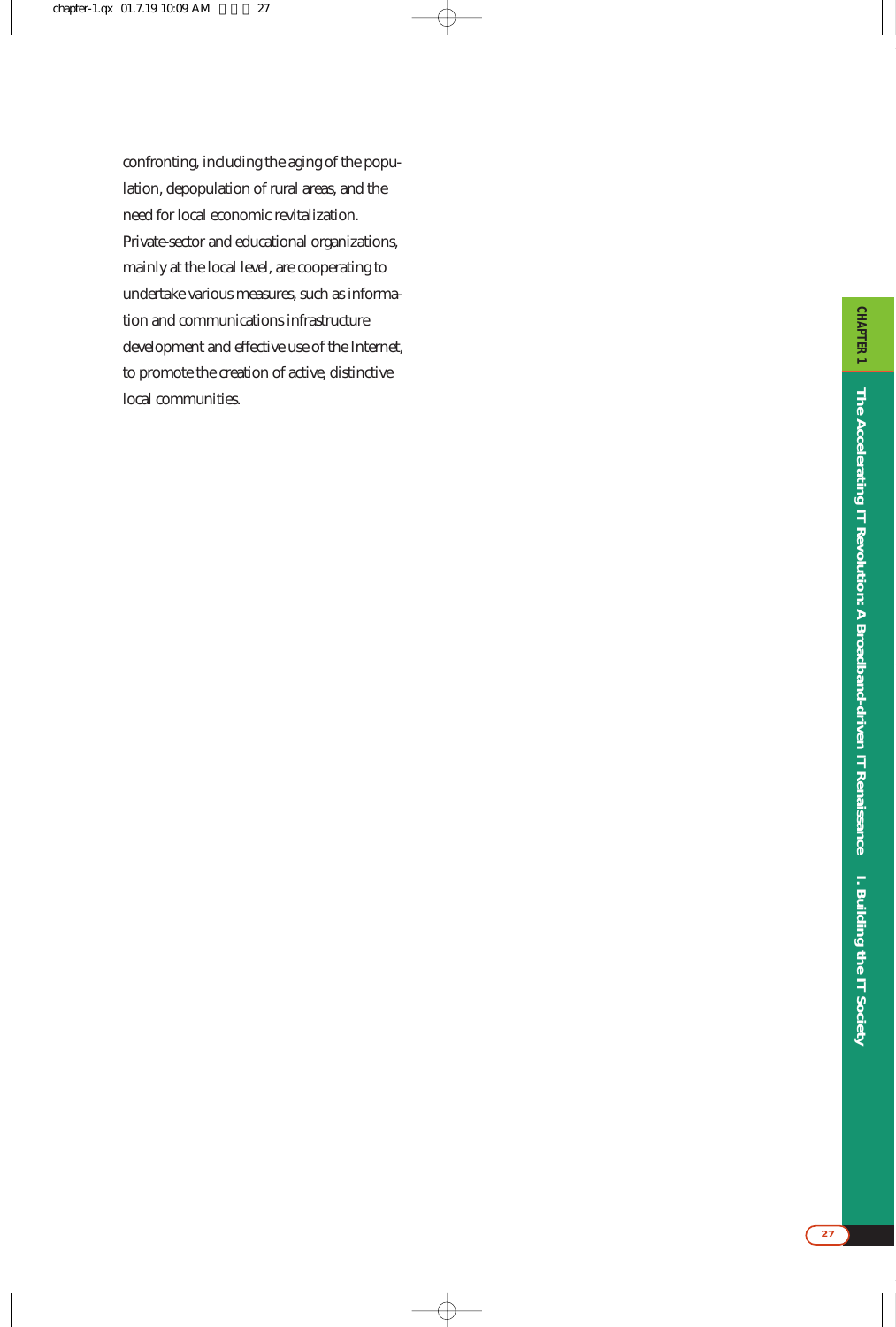II. Issues in Realizing an IT Society

### Seizing Digital Opportunity

# **5 Regional differences in Internet use**

**1**

**2**

A mail-in survey indicates that the major metropolitan areas are not necessarily taking the lead in Internet usage. For example, while the southern Kanto and Kinki regions (which are essentially metropolitan areas) have higher proportions of people who access the Internet via household PCs (including notebook PCs) than in other regions, the proportion of people who access the Internet via cell phone and PHS is higher in the more-rural Hokuriku region than in the southern Kanto region (Exhibit 26-1). Among cities as well, a greater proportion of respondents living in government-designated cities and Tokyo's wards access the Internet via PC than in other cities; towns and villages, but the relative proportions are less than other cities for Internet access via cell phone (Exhibit 26-2). Possible factors behind these differentials are that cell phones are less expensive than PCs and are easier to use.

#### **Differences in Internet use according to personal characteristics**

Internet usage varies with occupation, with the unemployed using it the least and a large proportion of students and employed people logging on (Exhibit 27-1). A considerably smaller proportion of elderly people use the Internet than do people in their 20s (Exhibit

27-2). Students and people in their teens and 20s use cell phones more than they do PCs to access the Internet. Internet usage tends to be directly proportional to annual household income. However, once annual household income reaches ¥6 million, the rate of Internet usage via cell phone turns virtually constant (Exhibit 27-3).

#### **Popularizing the Internet 3**

A statistical analysis of the survey data cited above indicates that three characteristics age, annual household income, and occupation—are strongly correlated with Internet use, whereas sex and geographic characteristics (city size, region) are relatively weakly correlated (Exhibit 28). A more-detailed analysis reveals that characteristics associated with "elderly-related" characteristics—being in one's 60s or one's 70s or older, and having low annual income—are correlated with the lowest rate in Internet usage while "studentrelated" characteristics, such as being a student and being in one's teens, are predictive of a high rate of Internet usage.

According to one survey, the main reasons cited by respondents for not using the Internet are that they have no incentive for trying out the Internet and that there are impediments that prevent them from using the necessary equipment. The strongest inducement to usage, judging from the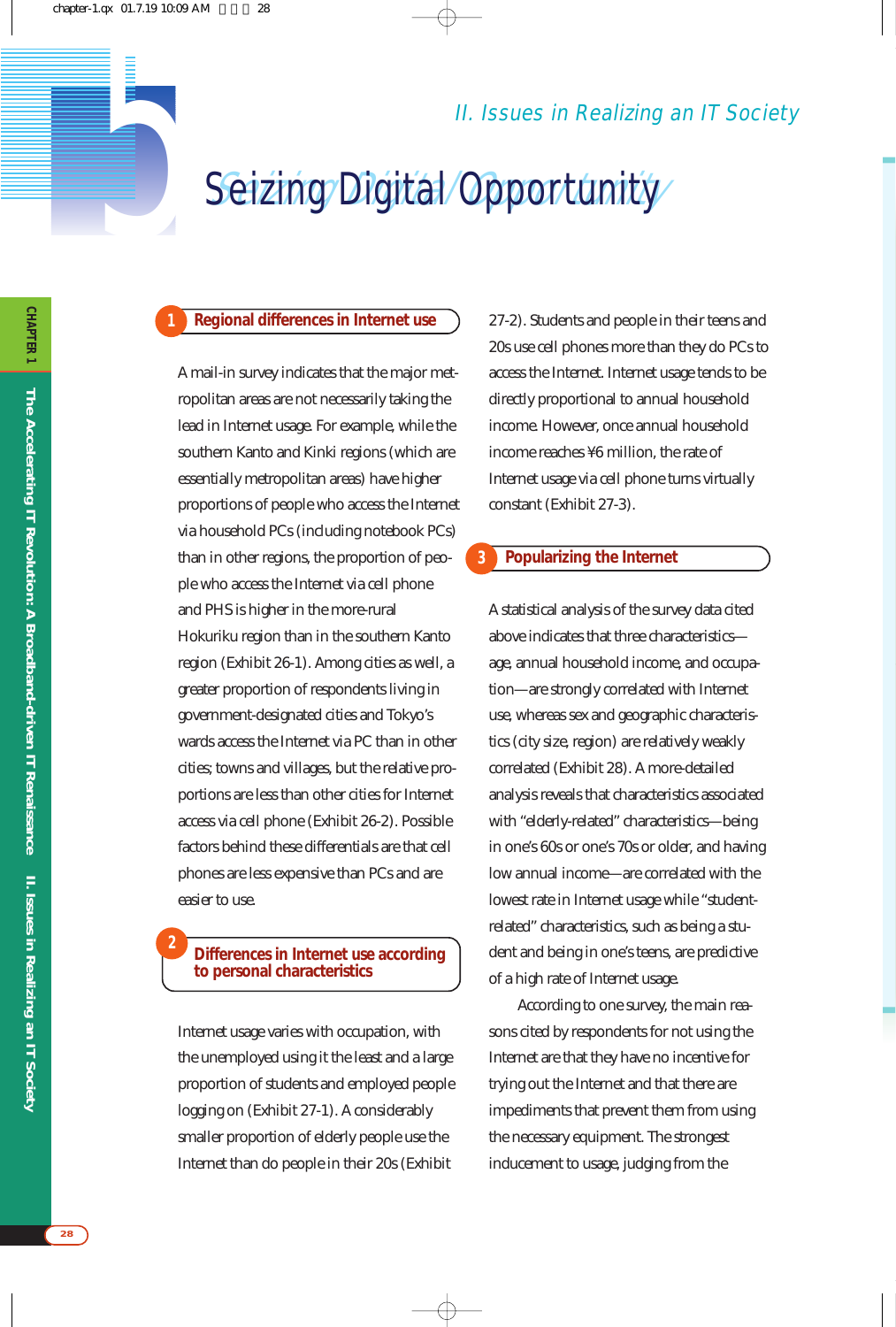

#### **Exhibit 26. Internet Usage by Regional Differences**

Source: *Survey of Internet Usage Differentials*

answers given by respondents, would be opportunities to learn how to use the Internet in comfort, followed by the development of easier-to-use equipment (Exhibit 29). These

responses would indicate (1) that expansion of existing Internet courses would be effective in narrowing differentials in Internet usage and (2) that the development of Internet-access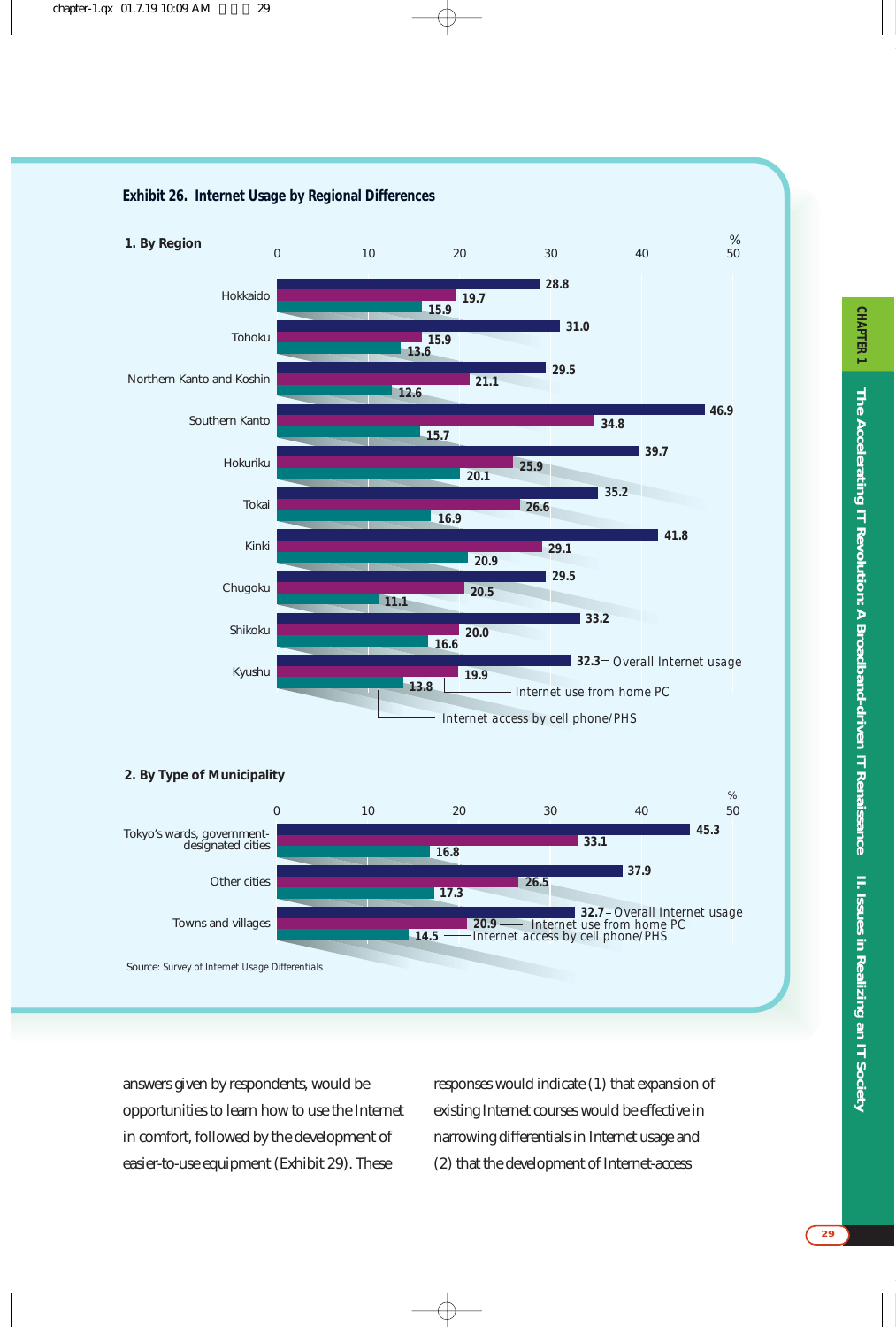

**30**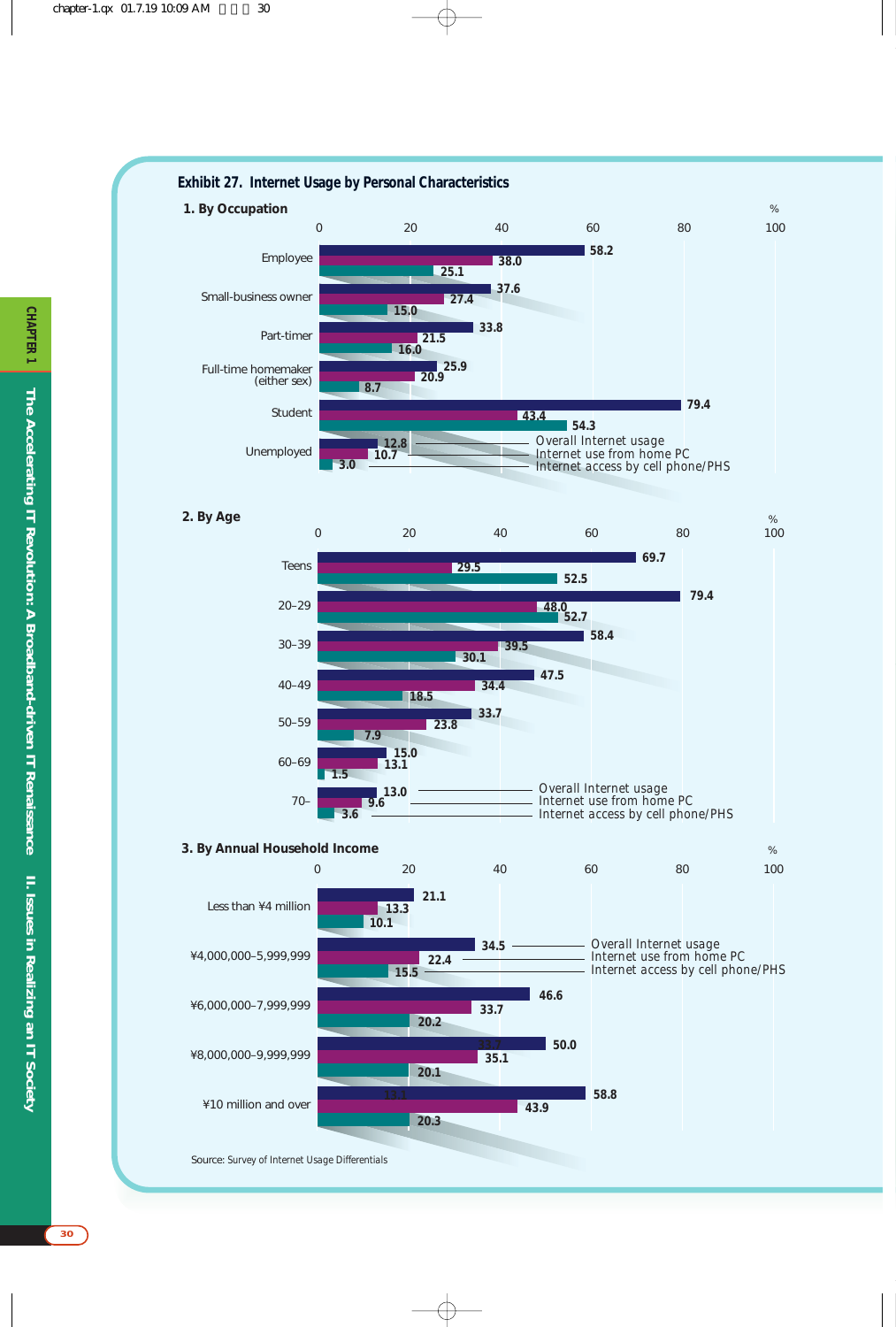

#### **Exhibit 28. Impact of Regional and Personal Characteristics on Internet Use**

**CHAPTER** 

**31**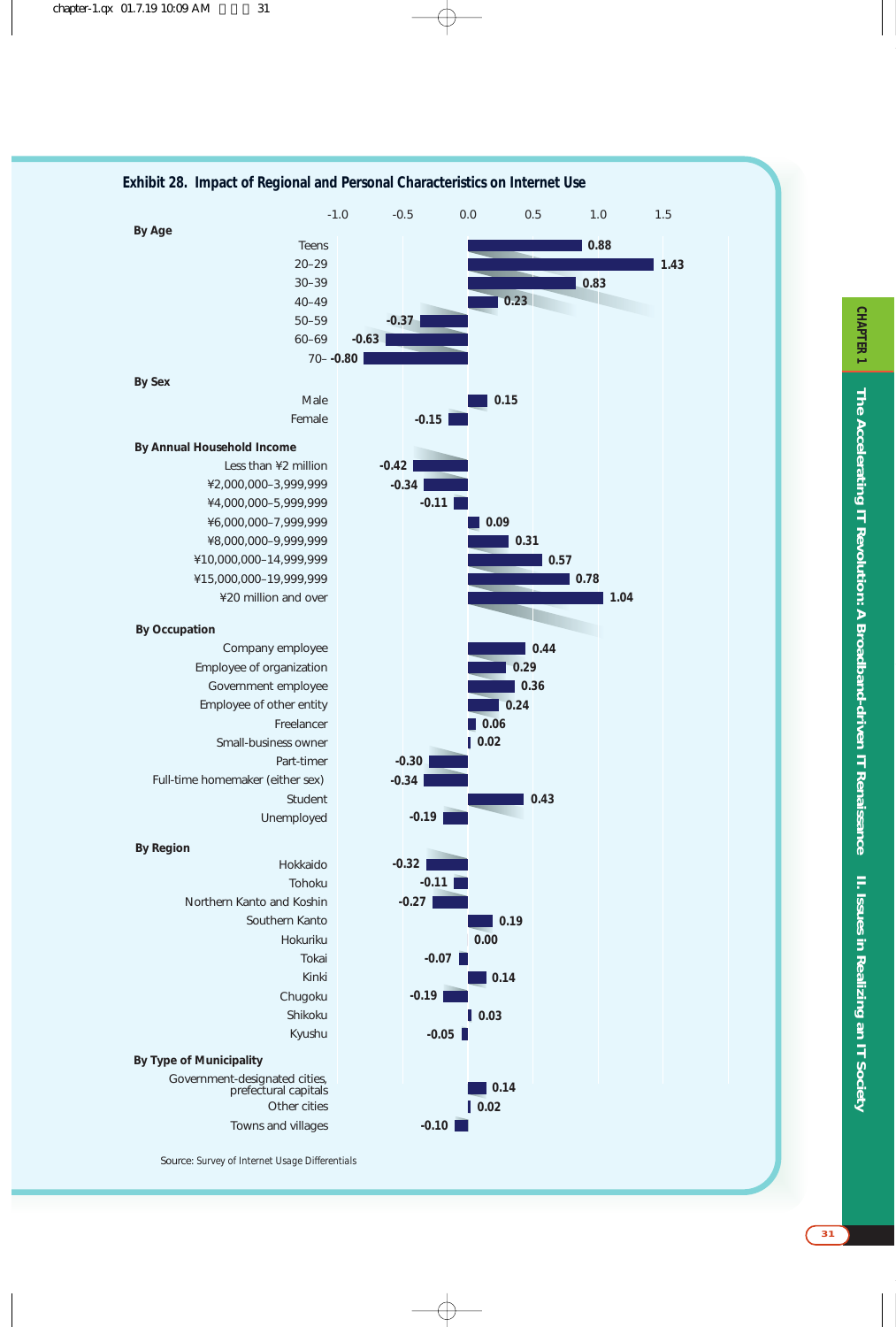**4**

equipment other than PCs—such as special telephones and interactive TVs—could be one way of solving the problem of difficult-tooperate equipment.

**The digital divide between disabled users and others**

The W3C, an international organization dedicated to promoting the standardization of webrelated technology, has developed guidelines for making it easier for the disabled to access information on the Internet. The MPT and Ministry of Health and Welfare have formed a study group to map out their own guidelines based on those of the W3C. The MPHPT is currently developing a website support system based on the study group's guidelines.

#### **Trends overseas**

**5**

An international digital divide exists, with a country's Internet usage rate exhibiting a strong positive correlation with per-capita GNP. This indicates the need for developed countries to support the popularization of the Internet in developing nations.



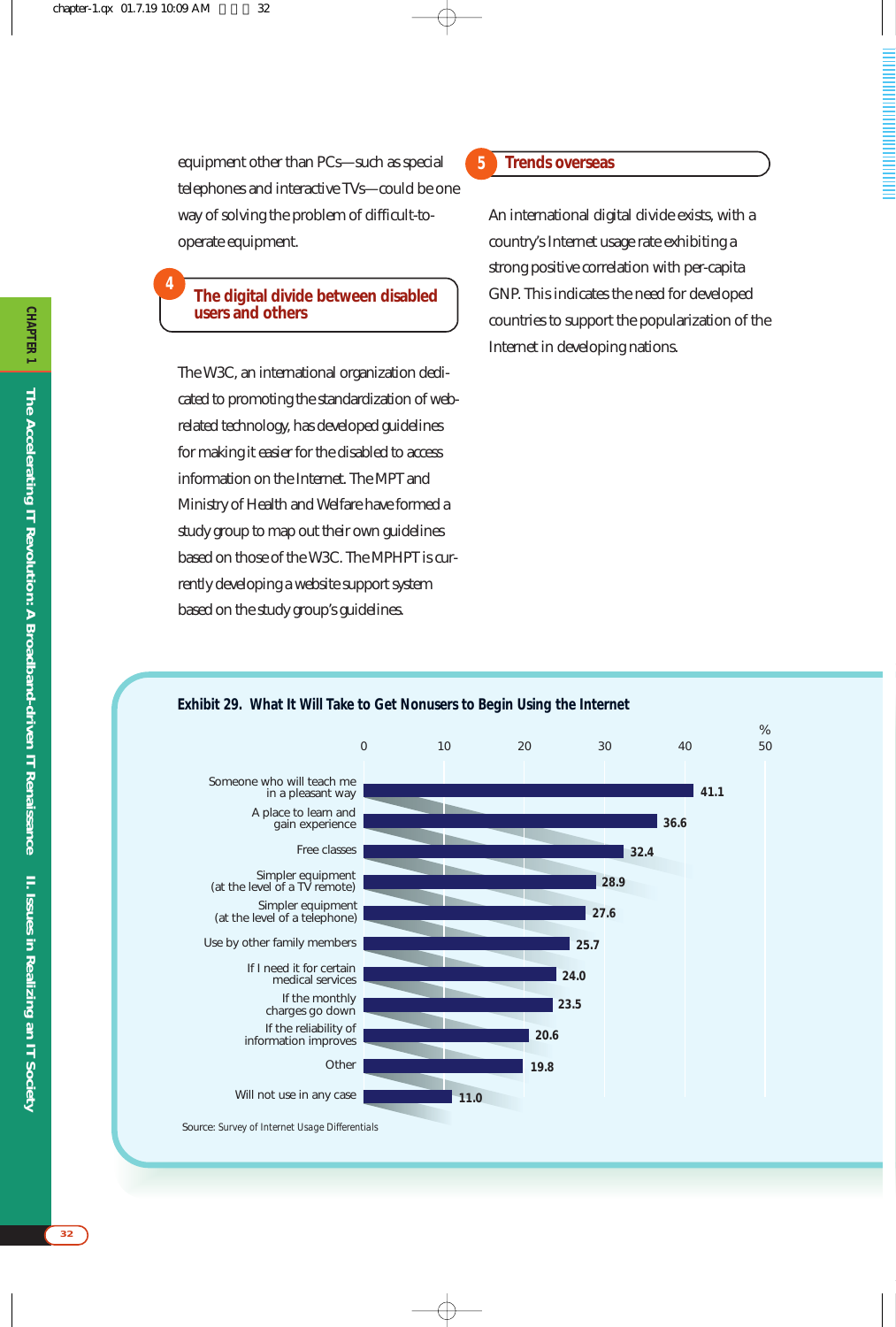# Facilitating the Spread and<br>Development of E-Commerce Development of E-Commerce Facilitating the Spread and

**3**

**4**

#### **1 New rules for promoting e-commerce**

In its efforts to remove impediments to the IT revolution, the Japanese government has revised components of the regulatory system to allow private-sector transactions to take place via e-mail as well as by the traditional exchange of paper documents, previously the only valid means of conducting such transactions. Beyond this, the government is currently working on a legal framework for generating basic rules required by the unique characteristics of e-commerce, such as rules for electronic contracts and information asset contracts and rules of responsibility for information brokerage businesses.

#### **Constructing a system for popularizing e-commerce**

**2**

The Law on Electronic Signature and Authentication, which came into force of April 1, 2001, was enacted to give legal status to electronic signatures as a means of verifying that the other party in an e-commerce transaction is really who he or she says he is and to create a national approval system for electric certification operation. As a result, the electronic-signature and electronicauthentication market is expected to grow substantially. The government is also working on developing and popularizing safe and secure Internet settlement methods such as

use of credit cards and e-money.

#### **Ensuring the safety of e-commerce transactions**

The number of complaints from consumers over transactions conducted on the Internet has increased during the past several years. A survey of Internet users reveals that more than 40% of respondents will not engage in e-commerce because of concerns about funds settlement. Alleviating these concerns will require developing ways to ensure that products and services are of high quality and that personal information cannot be leaked.

Another common area of complaint is that traditional corporate alliances and practices are impediments to e-commerce. It will be important for the government and private sector to review this situation and reach a consensus.

#### **Internet governance; remaining problems**

In line with the growing economic significance of the Internet, it is projected that such activities as disputes over Internet domain names—specifically, the acquisition of domain names based on company or trade names by third parties, who then attempt to sell the domain names to the company in question for huge sums of money—are going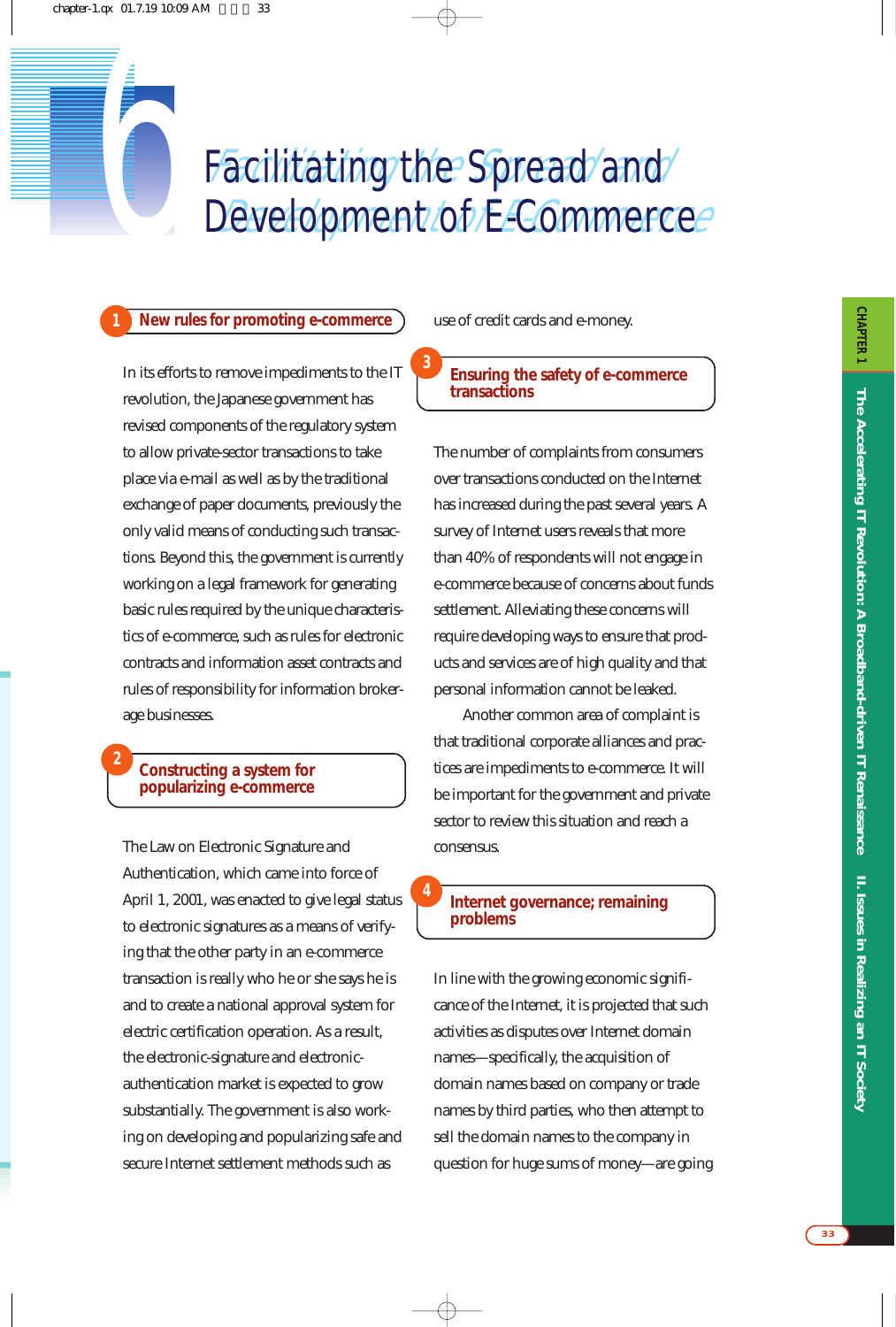to increase in number. An appropriate system for resolving these disputes needs to be created. Furthermore, in light of the growing significance of Internet governance, it is important for Japan to continue participating actively in discussions at such venues as the Internet Corporation for Assigned Names and Numbers (ICANN).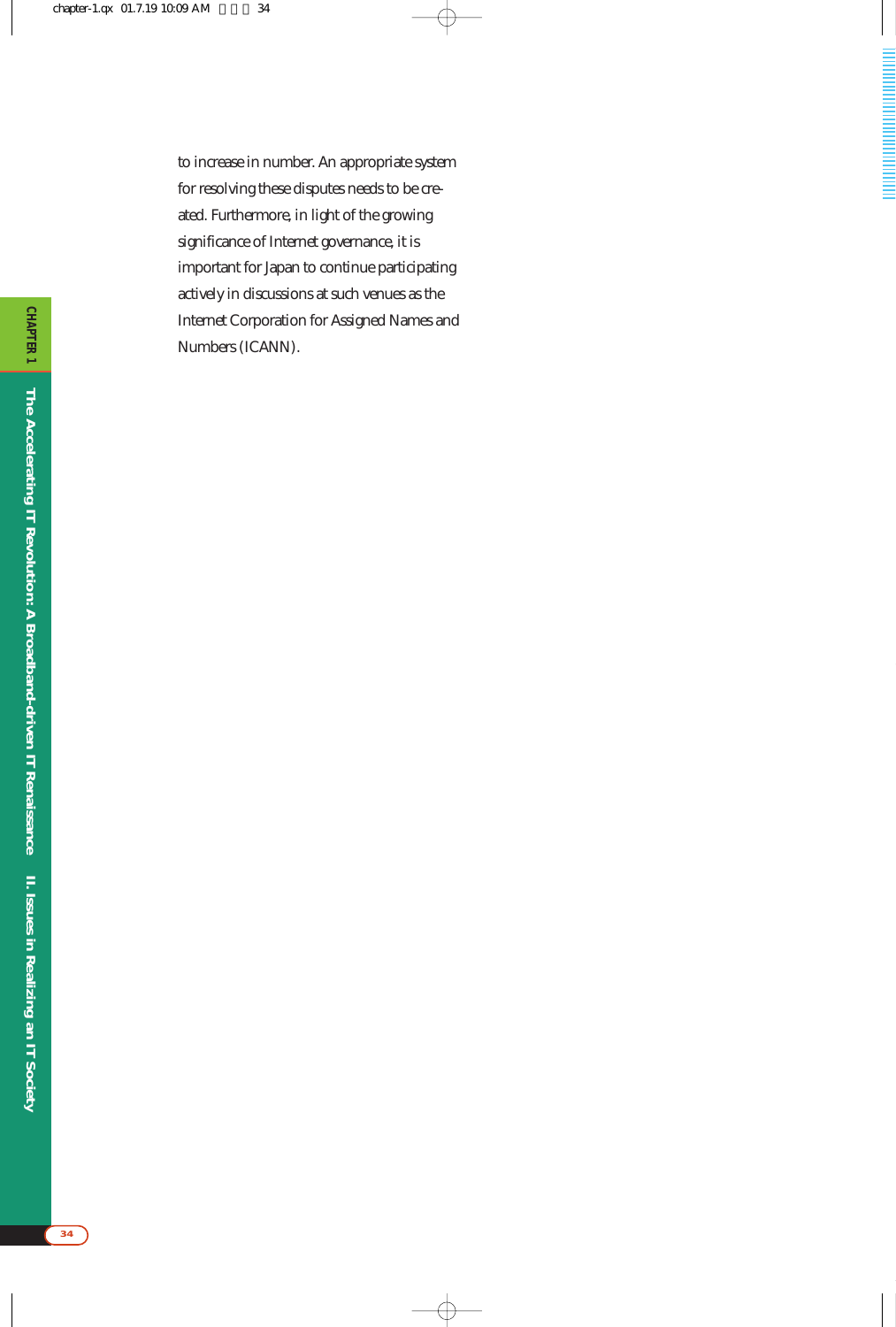# *7 Human Resources Development*

**1**

*2***Current state of information literacy** People need the opportunity to learn to become "information-literate"—to acquire the ability to freely use information and communications equipment—if they are to benefit equally from the IT revolution. Our analysis of the current state of information literacy in Japan indicates a strong positive correlation between Internet use and level of information literacy.

Internet literacy varies inversely, and strongly, with age (Exhibit 30) and directly with annual household income. This would indicate that people in their 20s or with higher household income are well on their way to having a good command of Internet content, but that much more needs to be done for the elderly in this area. Consistent with this is the fact that many people have pointed out the need for setting up more locations at which less-than-literate potential users can try out equipment at no charge, take courses, or consult with those who are more experienced.

#### **Enhancing information literacy 2**

Promoting information intensification in the Japanese educational system is indispensable to securing the personnel needed to support the advanced IT society of the 21st century. As of March 2000, computers for student use were installed in all public secondary and

high schools, and the goal is to have Internet connections in all public schools nationwide by the end of fiscal 2001. In that high-speed connections are also becoming indispensable, the MPHPT and the Ministry of Education, Culture, Sports, Science and Technology are jointly developing an R&D network connecting the nation's elementary, secondary, and high schools by high-speed fiber-optic and DSL circuits and are researching advanced network construction technology. It is projected that more than 4,000 of Japan's 40,000 public schools will be connected to the Internet via high-speed access circuits by the end of fiscal 2001.

To bolster information literacy in the population in general, the MPHPT has set up a special subsidy for IT study. This is to be used to support local governments in setting up courses that teach people such basic IT skills as accessing the Internet and sending and receiving e-mail. Thanks to this subsidy, some 110,000 people have taken basic IT skills courses offered in 45 of Japan's prefectures since January 2001. We forecast that 5.5 million people will have taken such courses by the end of fiscal 2001.

In addition to these courses, around the country there are a growing number of nonprofit activities aimed at forming Internetbased communication networks among the elderly, who thus far have tended to use the Internet minimally. It is hoped that further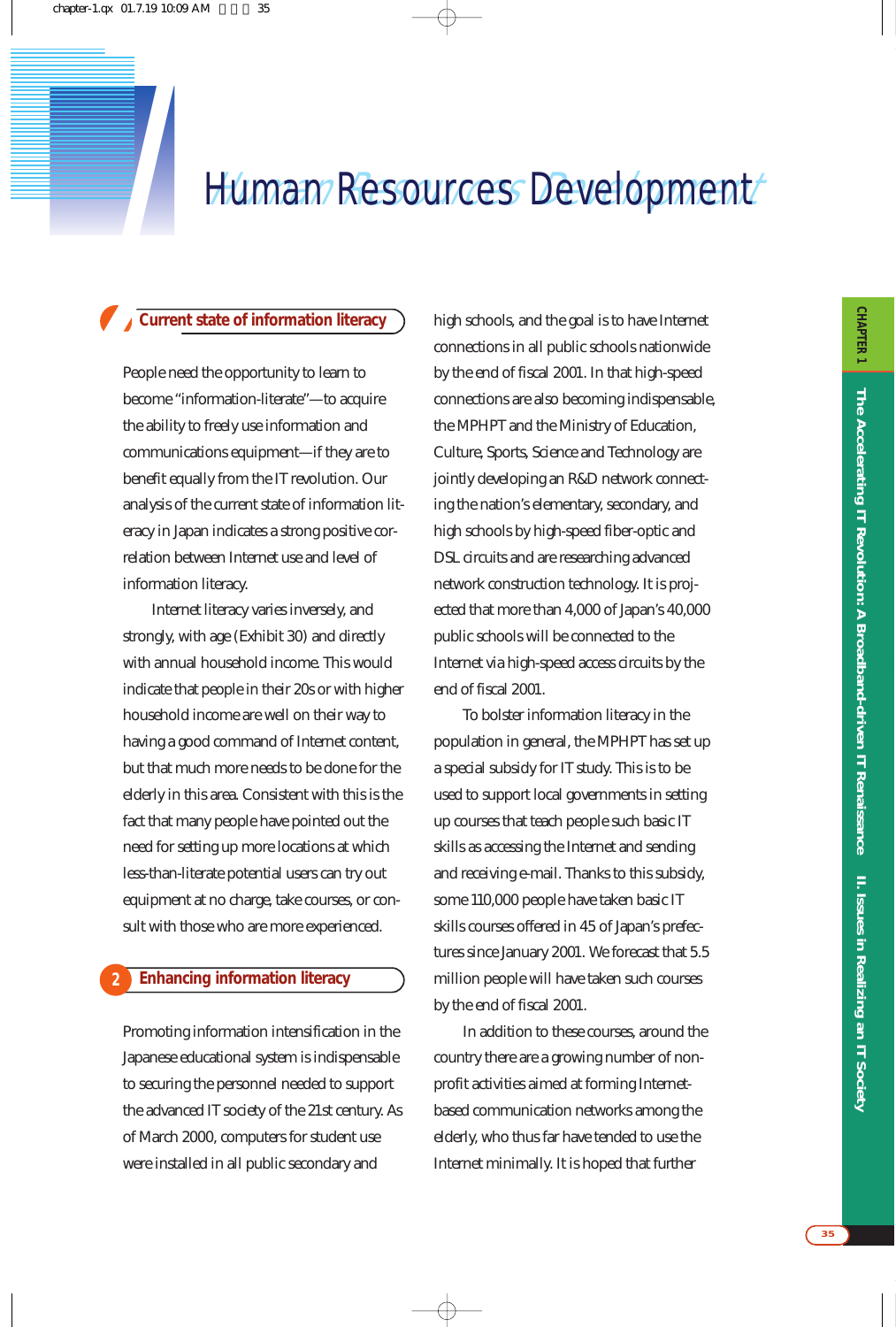#### **Exhibit 30. Information Literacy by Age**



activities of this nature will be developed to provide willing seniors with more opportunities to participate in society at large, communicate with people of different generations via the Internet, and share their own experiences and expertise with others.

#### networks, the government is providing financial support to organizations that run training courses dedicated to enhancing the technical skills of IT specialists.

#### **Increasing the pool of IT technicians 3**

In Japan there is a shortage of technicians able to construct and maintain information and communications networks within companies. Many listed corporations have indicated that they plan to counter this shortage by cross-training existing employees. In the IT industry itself, there is a shortage of UNIX and other technicians, and universities and other educational institutions are unable to supply sufficient graduates to meet the demand. In light of the pressing to enlarge the pool of technicians with the expertise to operate and maintain corporate information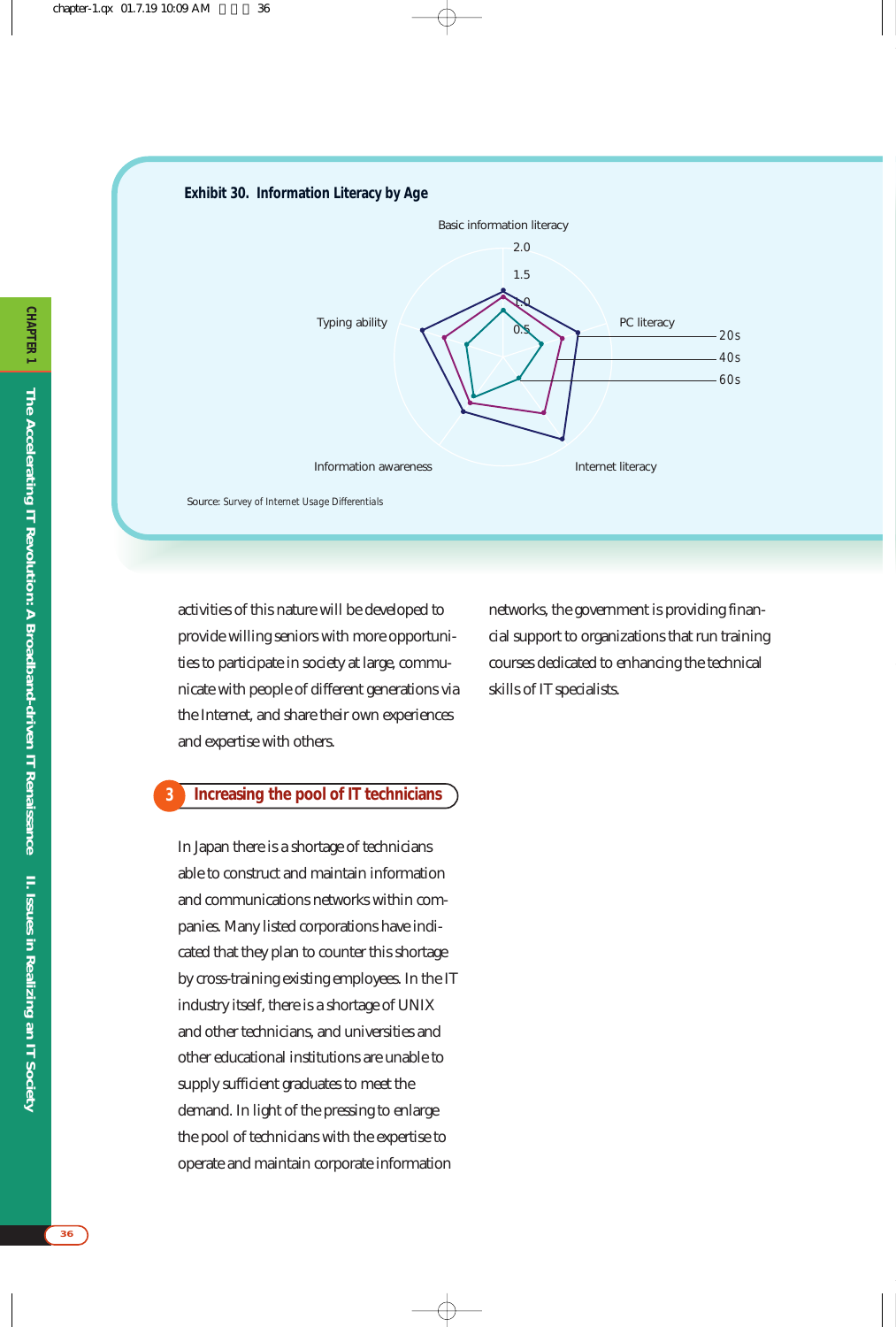## **Ensuring Information Security**

#### **1 Illegal access; computer viruses**

The more IT becomes an integral part of society and people's lives, the more likely a single breach in security could explode into a huge social and economic problem. There have already been incidents of stolen user IDs and passwords leading to illegal access to corporate and other networks and computers, and damage resulting from computer viruses is an increasingly common problem. Although

governments and the private sector are devising countermeasures to prevent such incidents, breaches in security that lead to serious damage are only getting worse, with DoS attacks (denial-of-service attacks, in which a network is flooded with useless traffic to bring it to a halt) and e-mail virus intrusion are becoming more frequent and widespread. The threat of "cyber-terror"—attacks that could severely disrupt people's lives and economic and social activity—is very real.

#### **Exhibit 31. How Businesses Are Responding to Illegal Access (Fiscal 2000)**



Source: *Communications Usage Trend Survey (Business Section)*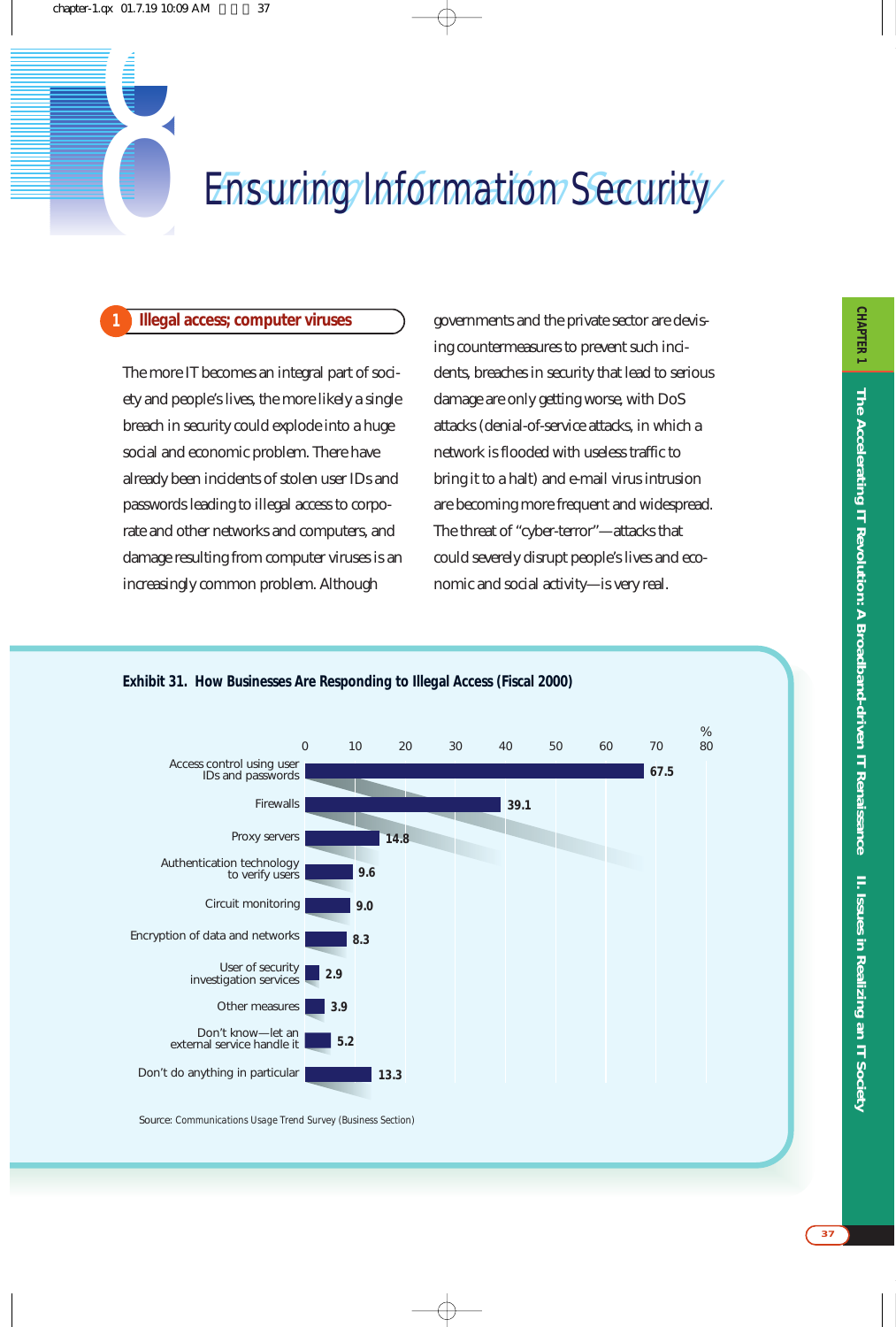

What are businesses and individuals doing on their own to counter this? One study indicates that 77.5% of businesses are taking measures against illegal access, with 67.5% having access controls that incorporate IDs and passwords but only 39.1% taking the more-effective approach of installing a firewall (Exhibit 31). The attitude toward viruses seems just as lukewarm, with 58.7% of companies having installed antivirus software on the computers connected to their networks, but only 8.3% constructing virus-walls when they connect to external networks (Exhibit 32). Clearly, effective firewalls and virus-walls need to be put to greater use.

Individuals are not doing any better. Results of a mail-in survey indicate that, while as many as 35.2% have loaded antivirus software onto their computers, only 15.3% say that they check e-mail attachments for viruses—notwithstanding the growing number of incidents of infec-

tion via this port of entry. As with businesses, individuals need to become more aware of how they should be countering computer viruses.

#### **Illegal and harmful information 2**

The National Police Agency reports that 26% of the inquiries that the agency received on high-tech crime during 2000 concerned illegal and harmful information, such as obscene pictures and offers to sell illegal drugs appearing on the Internet. Although it is imperative that this problem be dealt with effectively, most existing countermeasures are those being taken voluntarily by ISPs themselves. Additionally, users may also avail themselves of filtering software and technology to block out harmful material from their computers.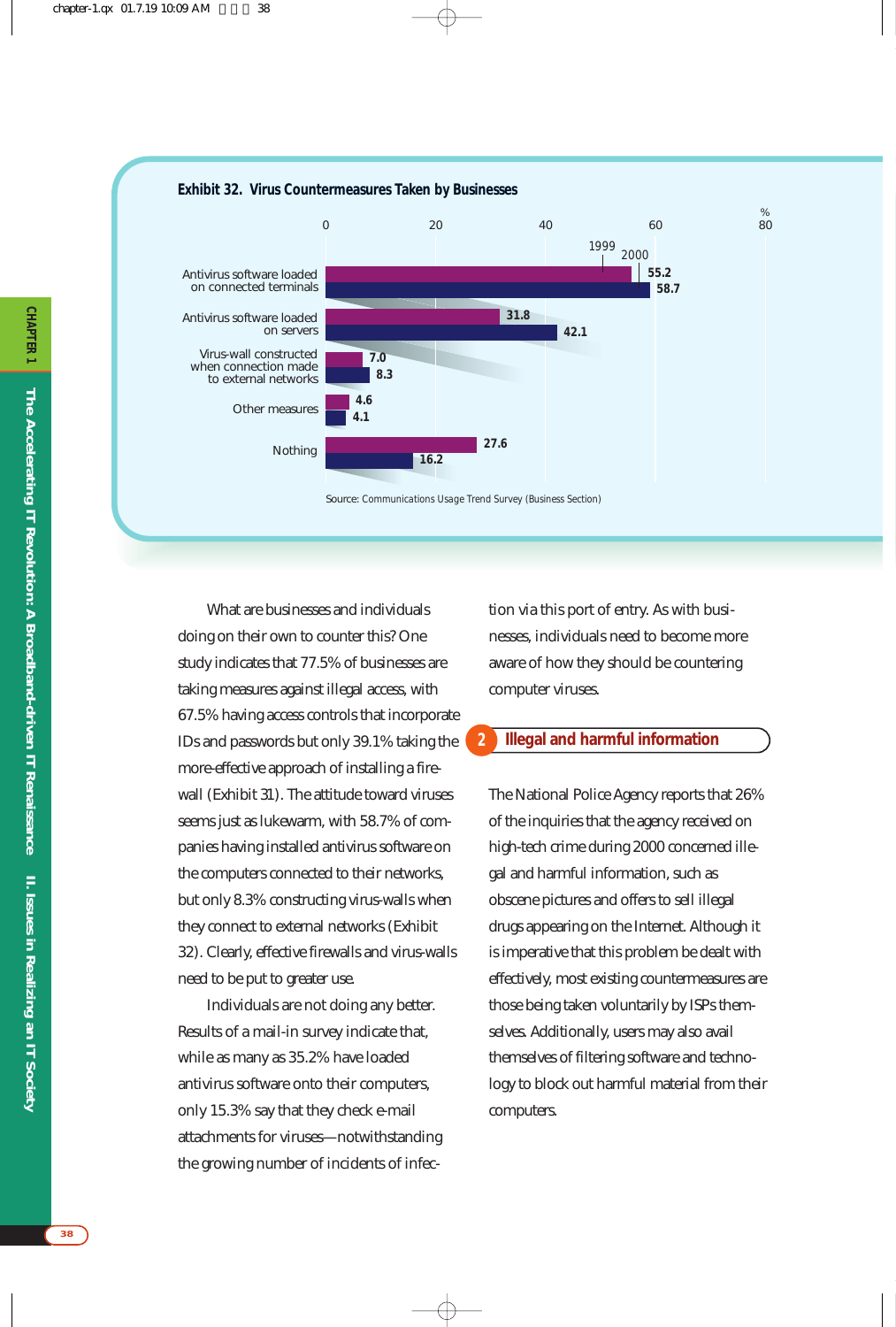#### **Protecting personal information**

**3**

Until recently the issue of protecting personal information has been handled voluntarily by telecommunications carriers. In October 2000, however, the Expert Committee on Legislation for Protecting Personal Data of the government's IT Strategy Headquarters compiled an Outline of Basic Legislation for Protecting Personal Information, on the basis of which a Bill to Protect Personal Information was presented to the 151st ordinary session of the Diet. For its part, the MPHPT, based on the final report of its Study Group to Recommend Legislation for the Protection of Personal Information in Telecommunications, plans to undertake further study toward the preparation of specific laws for the telecommunications field.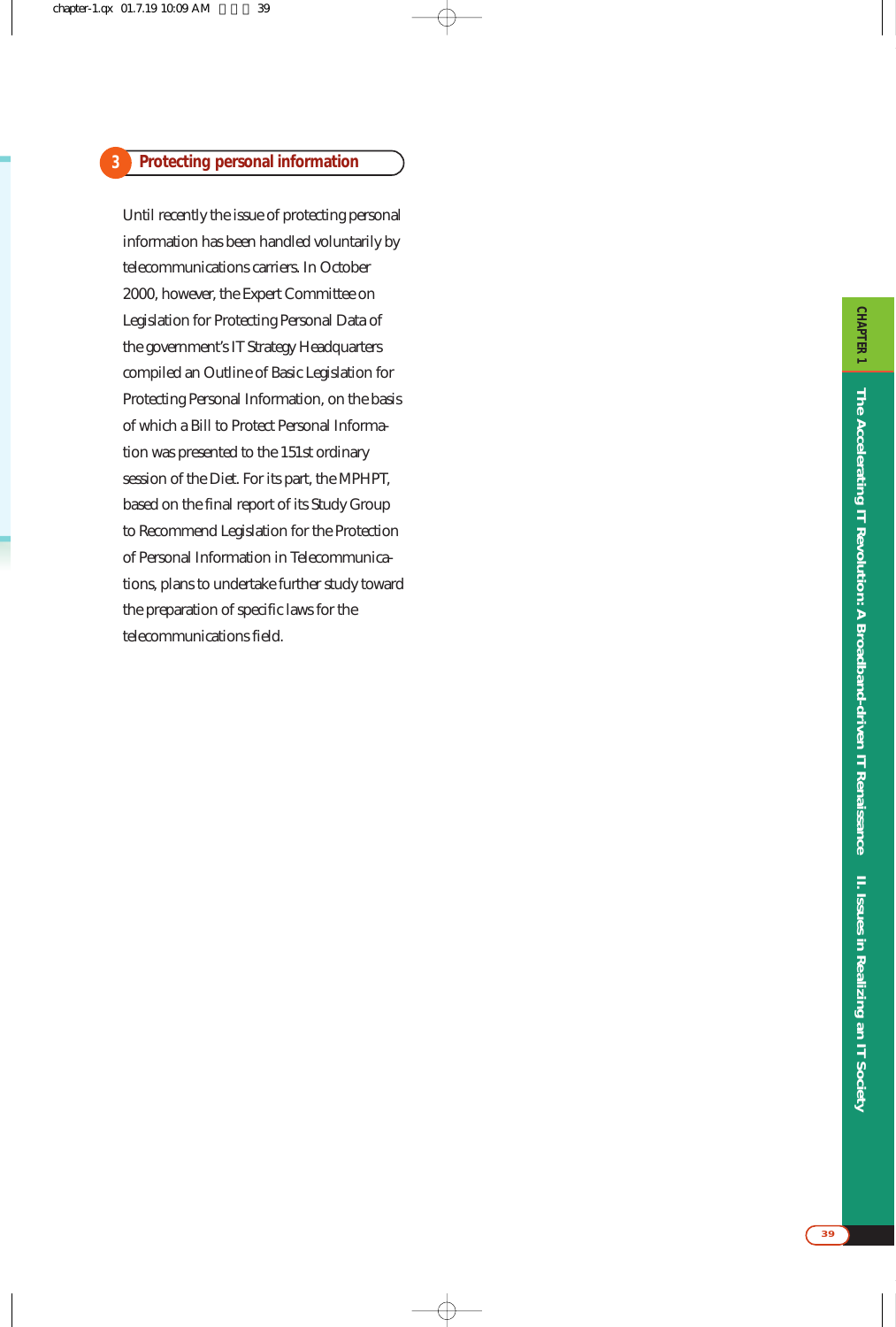## Aapping Out the National IT Strategy III. Developing a National<br> *Aapping Out the National IT*<br> *Strategy* III. Developing a National IT Strategy

#### **Building a strategic system that will usher in an IT society**

In July 2000 the Japanese Cabinet created an IT Strategy Headquarters, chaired by the prime minister, to coordinate ways to ensure that the entire population enjoys the benefits of the IT revolution and that Japan becomes an internationally competitive force in the IT sector. Additionally, an IT Strategy Council comprising 20 experts in the field was formed to bring together the public and private sectors to conduct strategic, focused investigations in the IT field.

The two groups have held six joint meetings since their formation. As a result of their efforts, the Basic Law on Formation of an Advanced Information and Telecommunications Network Society (IT Basic Law) was passed in November 2000 (and came into effect in January 2001); 50 laws that formerly made it obligatory for paper documents to be exchanged in private sector transactions were revised en masse (passed in November 2000; came into effect in April 2001); and, at the direction of the cabinet minister responsible for IT, two bills were prepared, one promoting electronic government (for example, shortening the period during which government ministries and agencies are supposed to have their procedures available online) and e-commerce and one for developing a high-speed Internet. At

the sixth joint meeting of the two groups, in November 2000, a Basic IT Strategy calling for Japan to become the world's leading IT nation within five years was mapped out.

The work of the IT Strategy Headquarters and IT Strategy Council having been completed, in January 2001 a second IT Strategy Headquarters was created in the Cabinet, which at its first meeting mapped out a strategy, called the "e-Japan Strategy," for making Japan an IT nation. At its third meeting, in March, the headquarters filled out the details of the e-Japan Strategy with an e-Japan Priority Policy Program. Finally, the headquarters plans to work out by the end of June an e-Japan 2002 Program that reflects all government ministries' measures to be taken under the e-Japan Strategy and the e-Japan Priority Policy Program in fiscal 2002.

#### **Basic policies for promoting the IT society**

**2**

In November 2000 the IT Strategy Council created a Basic IT Strategy, and in January 2001, based on the Basic Law on Forming the Advanced Info-communications Network Society (IT Basic Law), the Strategic Headquarters for Promoting the Advanced Information and Communications Society (IT Strategy Headquarters) mapped out an e-Japan Strategy as a national strategy for carrying out the IT revolution. The e-Japan Strategy

**1**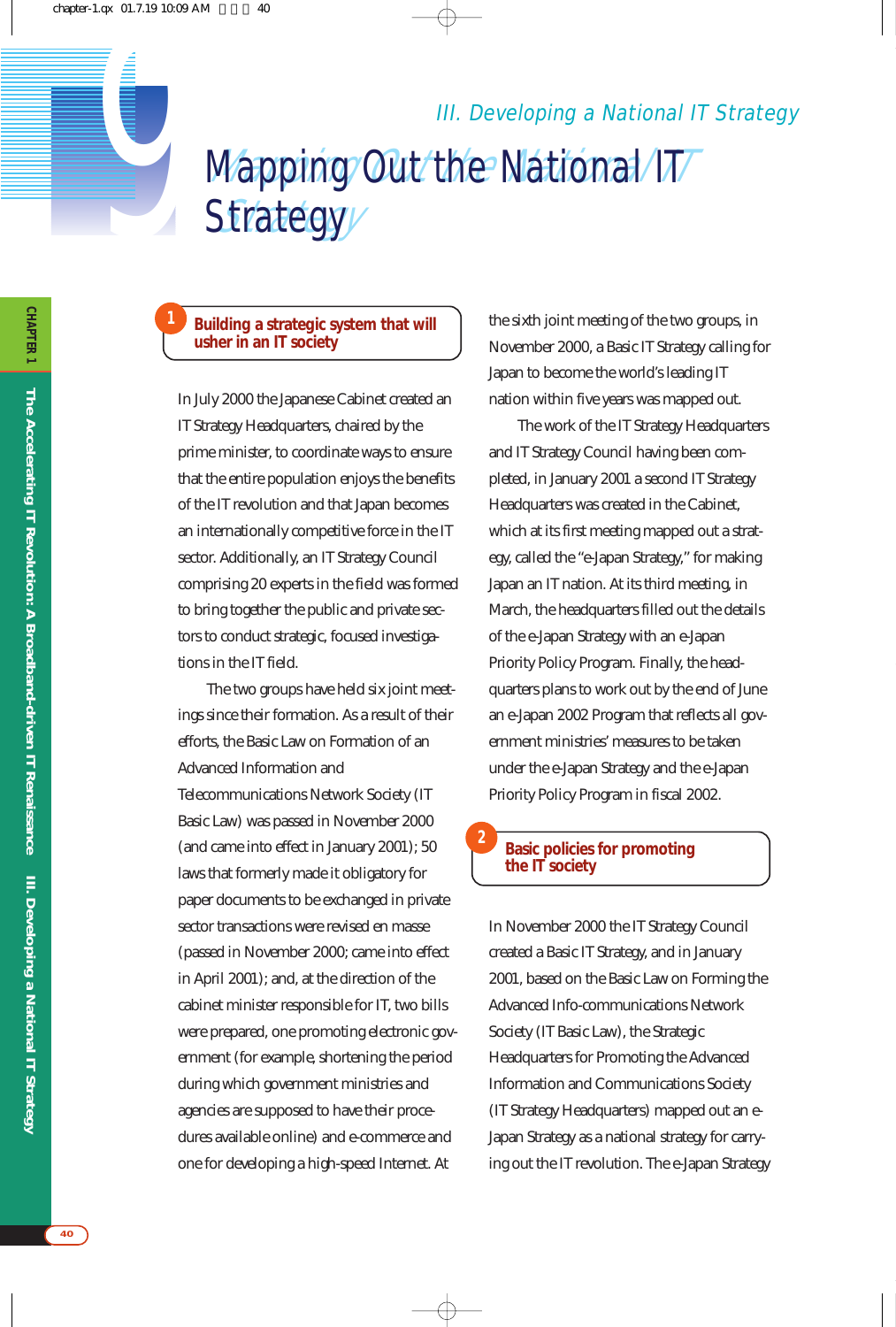aims to develop an environment based on market principles in which the private sector can use its energies to maximum effect and calls for Japan to become the world's leading IT nation within five years.

At its third meeting, at the end of March 2001, the IT Strategy Headquarters filled out the details of the e-Japan Strategy with an e-Japan Priority Policy Program, which delineates policies to which the government should give priority to ensure the timely creation of an advanced information communications network society. Finally, the headquarters plans to work out by the end of June an e-Japan 2002 Program that reflects all government ministries' measures to be taken under the e-Japan Strategy and the e-Japan Priority Policy Program in fiscal 2002.

#### **The MPHPT's comprehensive role in promoting the IT society**

**3**

The MPHPT formed an Advisory Group for Promotion of IT Policies of MPHPT in January 2001 to solicit views from various fields, including information and communications and local-government administration, on the measures that the ministry should take to ensure the realization of an intelligent, creative society in which all people can use and benefit from IT to the fullest. Additionally, in July 2000 the MPHPT created a Headquarters for Promoting Information Intensification in Local Governments in Response to the IT Revolution, headed by the minister of public management, home affairs, posts and telecommunications. In August this group compiled Guidelines for Promoting Information Intensification Measures in Local Governments in Response to the IT Revolution, which lists specific areas in which local governments need to take immediate action. Finally, in December the group developed an action plan that, based on these guidelines, delineates the activities that the MPHPT should undertake in each of the fiscal years.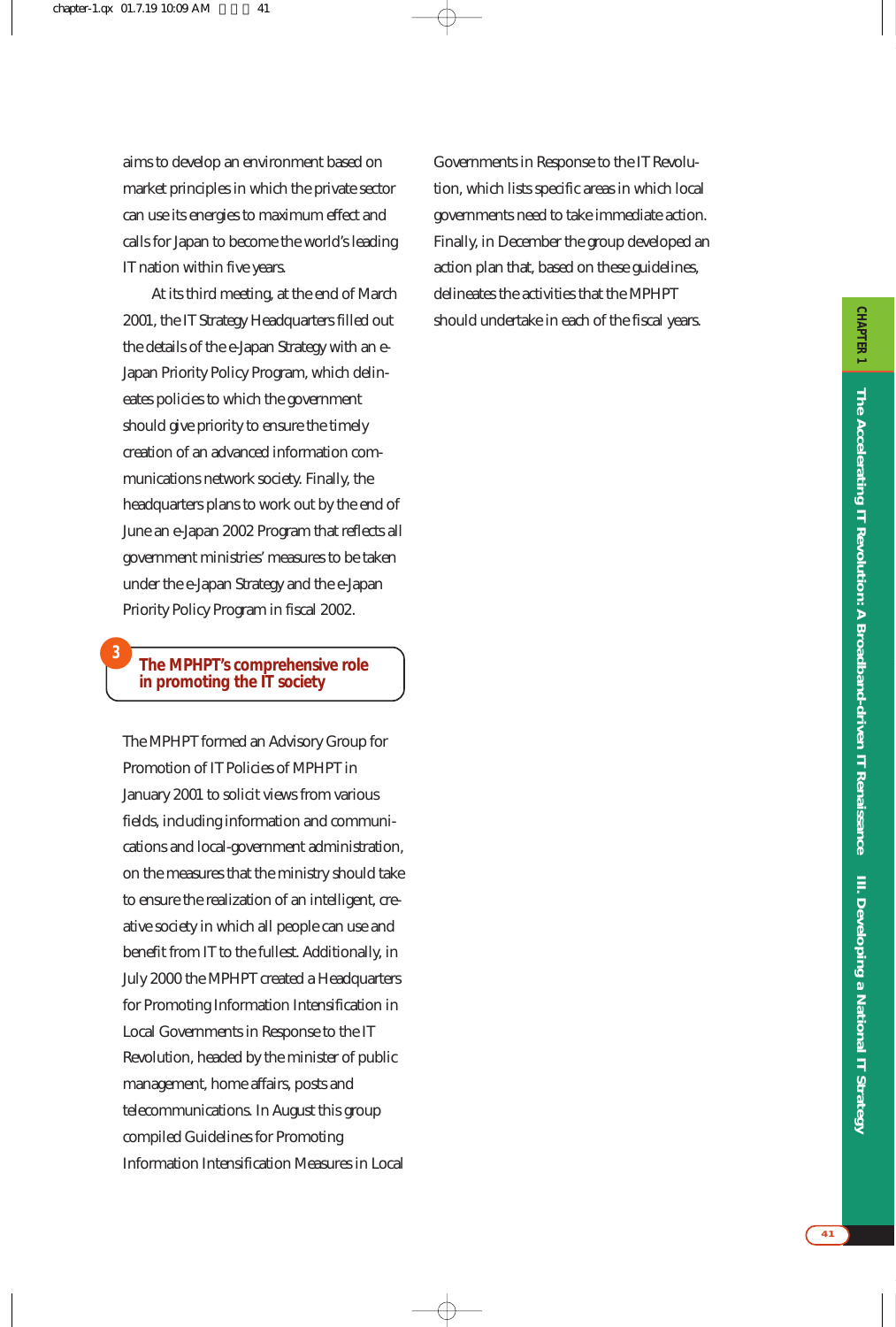#### Policies for Creating an Environment That Will Bring About the IT Society Policies for Creating an Environment That Will Bring About the IT Society

**2**

**Formation of the world's most advanced information and communications network**

**1**

*10*

The e-Japan Priority Policy Program targets the development of the world's top network with ultra-high-speed access within five years. To that end, and to ensure the realization of network infrastructure usable at low cost by the general population, the program calls for (1) the creation of conditions ensuring fair competition in telecommunications and (2) measures to facilitate the laying of fiber-optic lines and other components of the network infrastructure.

Also to this end, the MPHPT is promoting numerous measures and activities, including: implementation of asymmetric regulations; measures to promote incentive-based competition policy; creation of a telecommunications conflict resolution committee; establishment of a system for the use of existing fiber-optic lines and connection rules of regional IP networks; establishment of a system to facilitate the use of utility poles; expansion of the number of frequencies available for high-speed wireless access; increase in transmission speeds; measures to enhance basic Internet technology; R&D to advance mobile communications technology; and digitization of broadcasting.

#### **Promoting education and nurturing human resources**

To raise the level of people's information literacy and ensure a sufficient pool of experts—technicians and researchers—who will serve as the leading edge of IT, the e-Japan Priority Policy Program calls for creating an IT environment in schools, promoting citizens' movements to popularize IT, aggressively promoting reform in the nation's universities, and bringing in foreign personnel.

In cooperation with the Ministry of Education, Culture, Sports, Science and Technology, the MPHPT is promoting a number of relevant measures, including: Internet access in the schools, more education-oriented content, the creation of education portal sites, and other measures to ensure that basic IT skills are learned; training for workers involved in such specialty technology as telecommunications systems design and broadcast program production; and nurturing content creators.

#### **Promoting e-commerce**

**3**

To ensure that a convenient, easy-to-use ecommerce market is in place by 2003, the e-Japan Priority Policy Program calls for amending regulations that impede e-commerce and creating new rules, reviewing the Commercial Law and other relevant laws, and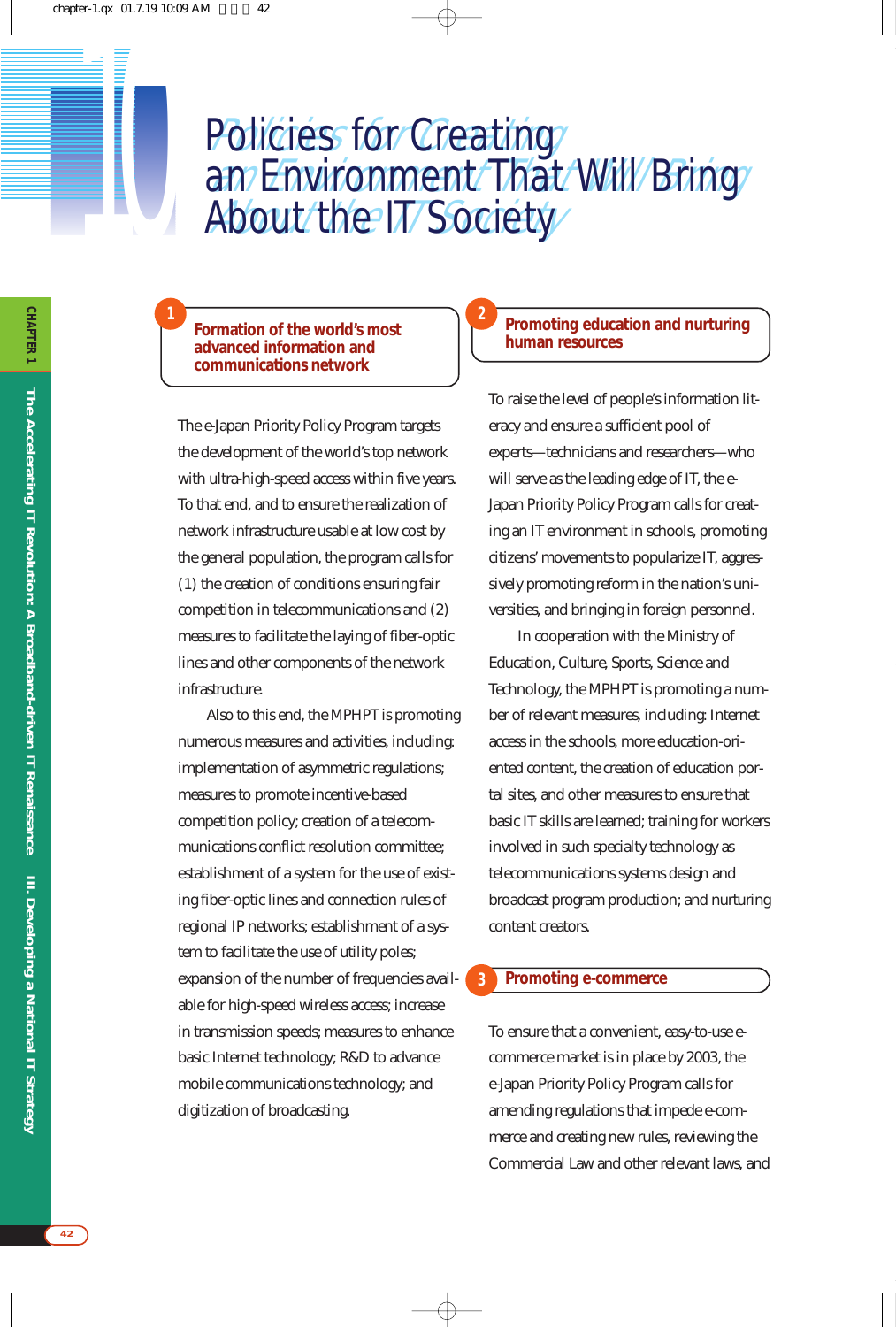developing measures to protect and ensure the appropriate use of intellectual property.

The MPHPT is promoting the following measures and activities: implementation of "procedures for the advance verification of administrative agencies' application of regulations," establishment of a legal framework that will allow for the writing of rules of responsibility for ISPs, rationalization of domain name usage, establishment of a legal framework for protecting personal data in the telecommunications field, and creating an international environment.

**Promoting information intensification in the national government and local governments** 

**4**

The e-Japan Priority Policy Program calls for the following measures to be in place by fiscal 2003: (1) measures to promote information intensification among the general population, the business world, and the bureaucracy and in bureaucratic administrative tasks, to ensure that electronic information is treated the same way as written documentation, and (2) measures to promote information technology in the public sector, such as Intelligent Transfer Systems (ITS).

The MPHPT will coordinate a government-wide effort to provide administrative information on websites, allow applications and notifications to be handled online, allow for the placement and opening of bids online, and encourage government operations to go online. The ministry is also promoting the development of an action plan for individual procedures, the use of networks rather than paper for tasks common to each

of the national-government ministries, nationwide development of a Vehicle Information and Communication System (VICS), and the construction of an Internetmediated distribution framework containing geographic and other information and a next-generation 3D geographic information system (GIS).

#### **Ensuring the safety and reliability of advanced networks**

**5**

The e-Japan Priority Policy Program calls for the following measures to ensure highly safe and reliable network security by 2003: establishment of a system to form the basis for information security; security countermeasures to be used by government entities and the private sector; measures against cyber-terror directed at key infrastructure; R&D relative to information security; personnel development; and the forging of stronger international ties.

The MPHPT will likewise engage in or promote relevant activities: assessment of encryption technology; assessment and review of information security policy; support for the installation of equipment that enhances the reliability of telecommunications systems; establishment of a license system for information security; development of technology for preventing and detecting incidents of illegal access and cyber-terror; development of encryption technology, electronic signature authentication technology, and other technologies needed for ensuring the safety and reliability of information and communications networks.